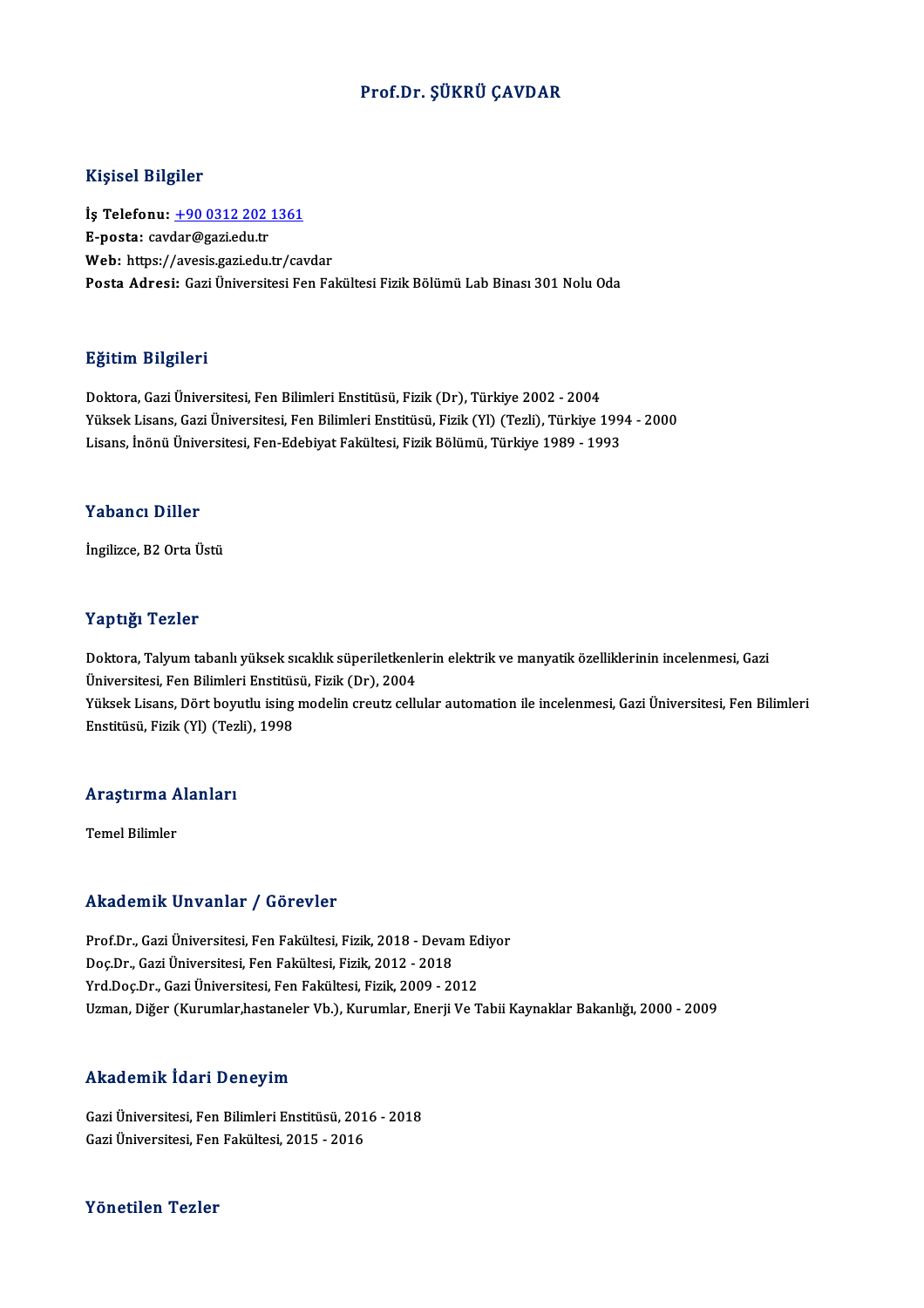ÇAVDAR Ş., Bi1,8-xGaxPb0,2Sr2CaCu2Oy cam seramik sisteminin termal özelliklerinin incelenmesi, Yüksek Lisans,<br>D.P.ULLIT(Öğrengi), 2019 CAVDAR Ş., Bi1,8-xGaxPb(<br>D.BULUT(Öğrenci), 2019<br>CAVDAR S. Bi(1.8 x)BbQ ÇAVDAR Ş., Bi1,8-xGaxPb0,2Sr2CaCu2Oy cam seramik sisteminin termal özelliklerinin incelenmesi, Yüksek Lisans,<br>D.BULUT(Öğrenci), 2019<br>ÇAVDAR Ş., Bi(1,8-x)Pb0,2GaxSr2CaCu2Oy süperiletken sisteminin manyetik, mekanik ve mikro

D.BULUT(Öğrenci), 2019<br>ÇAVDAR Ş., Bi(1,8-x)Pb0,2GaxSr2CaCu2Oy süperiletken sisteminin manyetik, mekanil<br>Ga kısmi yer değişimi etkisinin incelenmesi, Yüksek Lisans, S.İZMİRLİ(Öğrenci), 2019<br>CAVDAR S. Larar ilə yanay siyiləm

ÇAVDAR Ş., Bi(1,8-x)Pb0,2GaxSr2CaCu2Oy süperiletken sisteminin manyetik, mekanik ve mikroyapısal özelliklerinde Bi-<br>Ga kısmi yer değişimi etkisinin incelenmesi, Yüksek Lisans, S.İZMİRLİ(Öğrenci), 2019<br>ÇAVDAR Ş., Lazer ile Ga kısmi yer değişimi etkisinin incel<br>ÇAVDAR Ş., Lazer ile yapay çivileme<br>Doktora, N.TURAN(Öğrenci), 2018<br>Caydar S., Butanyum katkılı BI 2212 ÇAVDAR Ş., Lazer ile yapay çivileme merkezleri oluşturulan YBCO şeritlerin süperiletkenlik özelliklerinin incelenmesi,<br>Doktora, N.TURAN(Öğrenci), 2018<br>Çavdar Ş., Rutenyum katkılı BI-2212 cam seramik yapının termal ve mekan

Doktora, N.TURAN(Öğrenci<br>Çavdar Ş., Rutenyum katkılı<br>T.GÖKÇEN(Öğrenci), 2015<br>Cavdar S., TIBbQ 2Sr2Ca1.x Çavdar Ş., Rutenyum katkılı BI-2212 cam seramik yapının termal ve mekanik özelliklerinin incelenmesi, Yüksek Lisans,<br>T.GÖKÇEN(Öğrenci), 2015<br>Çavdar Ş., TIPb0,3Sr2Ca1-xSexCu2Oy FARKLI ORANLARDA SELENYUM KATKISI YAPILMIŞ TAL

T.GÖKÇEN(Öğrenci), 2015<br>Çavdar Ş., TlPb0,3Sr2Ca1-xSexCu2Oy FARKLI ORANLARDA SELENYUM KATKISI YAPILMIŞ TALYUM TABANLI YÜKSEK<br>SICAKLIK SÜPERİLETKENLERİN YAPISAL, FİZİKSEL VE ELEKTRİKSEL ÖZELLİKLERİNİN İNCELENMESİ, Yüksek Lis Çavdar Ş., TlPb0,3Sr2C:<br>SICAKLIK SÜPERİLETK<br>N.KOL(Öğrenci), 2014<br>Caydar S., PbSe KATKU SICAKLIK SÜPERİLETKENLERİN YAPISAL, FİZİKSEL VE ELEKTRİKSEL ÖZELLİKLERİNİN İNCELENMESİ, Yüksek Lisans,<br>N.KOL(Öğrenci), 2014<br>Çavdar Ş., PbSe KATKILI BSCCO CAM SERAMİĞİNİN TERMAL, MEKANİK VE MİKROYAPISAL ÖZELLİKLERİNİN<br>İNCEL

Cavdar S., PbSe KATKILI BSCCO CAM SERAMİĞİNİN TERMAL, MEKANİK VE MİKROYAPISAL ÖZELLİKLERİNİN

# INCELENMESI, TUKSEK LISANS, E.DENIZ(Ogrenci), 2014<br>SCI, SSCI ve AHCI İndekslerine Giren Dergilerde Yayınlanan Makaleler

- CI, SSCI ve AHCI Indekslerine Giren Dergilerde Yayınlanan Makaleler<br>I. The Nucleation Effect of PbSe Additive on Bi2Sr2CaCu2O delta Glass Ceramics<br>CAVDAR S. Deniz E. TURAN N. Tessi A. T. ÖZTÜRKÖ, Kerelay H COST VE THIST INCONSISTING SITER DEI GIGHET GET AND INTERNATIONAL CAVIDAR S., Deniz E., TURAN N., Tasci A. T., ÖZTÜRKÖ., Koralay H. The Nucleation Effect of PbSe Additive on Bi2Sr2CaCu<br>ÇAVDAR Ş., Deniz E., TURAN N., Tasci A. T. , ÖZTÜRK Ö., Koral<br>GLASS AND CERAMICS, 2022 (SCI İndekslerine Giren Dergi)<br>Detailed Analysis of Devise Barametars by Means of CAVDAR Ș., Deniz E., TURAN N., Tasci A. T. , ÖZTÜRK Ö., Koralay H.<br>GLASS AND CERAMICS, 2022 (SCI İndekslerine Giren Dergi)<br>II. Detailed Analysis of Device Parameters by Means of Different Techniques in Schottky Devices<br>TUČ
- GLASS AND CERAMICS, 2022 (SCI İndekslerine Giren Dergi)<br>Detailed Analysis of Device Parameters by Means of Different Techniques in Schottky Devi<br>TUĞLUOĞLU N., KORALAY H., Akgul K. B. , ÇAVDAR Ş.<br>JOURNAL OF ELECTRONIC MATER Detailed Analysis of Device Parameters by Means of Different Techniques in Schottky Devic<br>TUĞLUOĞLU N., KORALAY H., Akgul K. B. , ÇAVDAR Ş.<br>JOURNAL OF ELECTRONIC MATERIALS, cilt.45, sa.8, ss.3859-3865, 2016 (SCI İndeksleri TUĞLUOĞLU N., KORALAY H., Akgul K. B. , ÇAVDAR Ş.<br>JOURNAL OF ELECTRONIC MATERIALS, cilt.45, sa.8, ss.3859-3865, 2016 (SCI İndekslerine Giren Dergi)<br>III. Laterally Inhomogeneous Barrier Analysis Using Capacitance-Voltag
- **JOURNAL OF ELECTRONIC MAT<br>Laterally Inhomogeneous B<br>Fabricated Schottky Diodes<br>Caydar S. Tuğluoğlu N. Akgul K** Laterally Inhomogeneous Barrier Analysi<br>Fabricated Schottky Diodes<br>Çavdar Ş., Tuğluoğlu N., Akgul K. B. , Koralay H.<br>JOUPNAL OF ELECTRONIC MATERIALS, cilt 45.

Fabricated Schottky Diodes<br>Çavdar Ş., Tuğluoğlu N., Akgul K. B. , Koralay H.<br>JOURNAL OF ELECTRONIC MATERIALS, cilt.45, sa.8, ss.3908-3913, 2016 (SCI İndekslerine Giren Dergi)<br>Evnonimental and theoratisal annuscabes on ther Cavdar Ş., Tuğluoğlu N., Akgul K. B. , Koralay H.<br>JOURNAL OF ELECTRONIC MATERIALS, cilt.45, sa.8, ss.3908-3913, 2016 (SCI İndekslerine Giren Dergi)<br>IV. Experimental and theoretical approaches on thermal and structural prop

JOURNAL OF ELE<br><mark>Experimental a</mark><br>glass ceramics<br><sup>Konalou H. Higri</sup> glass ceramics<br>Koralay H., Hicyilmaz O., Cavdar Ş., Ozturk O., Tasci A. T.<br>MATERIALS SCIENCE-POLAND, cilt.34, sa.1, ss.25-32, 2016 (SCI İndekslerine Giren Dergi)<br>A study on nucleation, envetallization kinetice, mispectrust

Koralay H., Hicyilmaz O., Cavdar Ş., Ozturk O., Tasci A.T.

- Koralay H., Hicyilmaz O., Cavdar Ş., Ozturk O., Tasci A. T.<br>MATERIALS SCIENCE-POLAND, cilt.34, sa.1, ss.25-32, 2016 (SCI İndekslerine Giren Dergi)<br>V. A study on nucleation, crystallization kinetics, microstructure and MATERIALS SCIENCE-POLAND, cilt.34, sa.1, ss.2<br>A study on nucleation, crystallization kino<br>partial substituted BSCCO glass ceramics<br>Otturk O. Colsen T. Coyder S. KORALAV H. To A study on nucleation, crystallization kinetics, m<br>partial substituted BSCCO glass ceramics<br>Ozturk O., Gokcen T., Cavdar Ş., KORALAY H., Tasci A. T.<br>JOUPNAL OF THEPMAL ANALYSIS AND CALOPIMETPY partial substituted BSCCO glass ceramics<br>Ozturk O., Gokcen T., Cavdar Ş., KORALAY H., Tasci A. T.<br>JOURNAL OF THERMAL ANALYSIS AND CALORIMETRY, cilt.123, sa.2, ss.1073-1082, 2016 (SCI İndekslerine Giren<br>Persi) Ozturk<br>JOURN<br>Dergi)<br>Analys JOURNAL OF THERMAL ANALYSIS AND CALORIMETRY, cilt.123, sa.2, ss.1073-1082, 2016 (SCI Indekslerine Gire<br>Dergi)<br>VI. Analysis of inhomogeneous device parameters using current-voltage characteristics of identically<br>proposed la
- Dergi)<br>VI. Analysis of inhomogeneous device parameters using current-voltage characteristics of identically<br>prepared lateral Schottky structures prepared lateral Schottky structures<br>Tugluoglu N., Koralay H., Akgul K. B. , Cavdar Ş.<br>INDIAN JOURNAL OF PHYSICS, cilt.90, sa.1, ss.43-48, 2016 (SCI İndekslerine Giren Dergi)<br>Structural, electrical and machanisal proportie

Tugluoglu N., Koralay H., Akgul K. B., Cavdar Ş.

## Tugluoglu N., Koralay H., Akgul K. B. , Cavdar Ş.<br>INDIAN JOURNAL OF PHYSICS, cilt.90, sa.1, ss.43-48, 2016 (SCI İndekslerine Giren Dergi)<br>VII. Structural, electrical and mechanical properties of selenium doped thallium INDIAN JOURNAL O<br>Structural, electri<br>superconductors<br>Caydar S. Kal N. KG Structural, electrical and mechanical properties of selen<br>superconductors<br>Cavdar Ş., Kol N., KORALAY H., Ozturk O., Asikuzun E., Tasci A. T.<br>CPVOCENICS. silt 72. Ss.1.7. 2016 (SSL Indekslering Giron Dergi)

superconductors<br>Cavdar Ş., Kol N., KORALAY H., Ozturk O., Asikuzun E., Tasci A. T.<br>CRYOGENICS, cilt.73, ss.1-7, 2016 (SCI İndekslerine Giren Dergi)<br>Analysis of the Hamaganaaya Interfase State Dengity of I

## Cavdar Ş., Kol N., KORALAY H., Ozturk O., Asikuzun E., Tasci A. T.<br>CRYOGENICS, cilt.73, ss.1-7, 2016 (SCI İndekslerine Giren Dergi)<br>VIII. Analysis of the Homogeneous Interface State Density of Identically Prepared Schottky CRYOGENICS, cilt.73, ss.1-7, 2016 (SCI İndekslerine Giren De<br>Analysis of the Homogeneous Interface State Density<br>with Nano-Size Oxide Layer by Hill-Coleman Method<br>Kanalay H. Tuğluoğlu N. Almıl K. B. Caydar S. Analysis of the Homogeneous Interface S<br>with Nano-Size Oxide Layer by Hill-Colem<br>Koralay H., Tuğluoğlu N., Akgul K. B. , Çavdar Ş.<br>JOUPNAL OF NANOELECTPONICS AND OPTOEL with Nano-Size Oxide Layer by Hill-Coleman Method<br>Koralay H., Tuğluoğlu N., Akgul K. B. , Çavdar Ş.<br>JOURNAL OF NANOELECTRONICS AND OPTOELECTRONICS, cilt.10, sa.2, ss.195-199, 2015 (SCI İndekslerine Giren<br>Persi) Koralay<br>JOURN<br>Dergi)<br>Effect JOURNAL OF NANOELECTRONICS AND OPTOELECTRONICS, cilt.10, sa.2, ss.195-199, 2015 (SCI Indeksle<br>Dergi)<br>IX. Effect of Zn content on microstructure and mechanical performance in Bi1.8Sr2Ca2Cu3.2-

Dergi)<br>IX. Effect of Zn content on microstructure and mechanical performance in Bi1.8Sr2Ca2Cu3.2-<br>xZnxO10+delta glass ceramic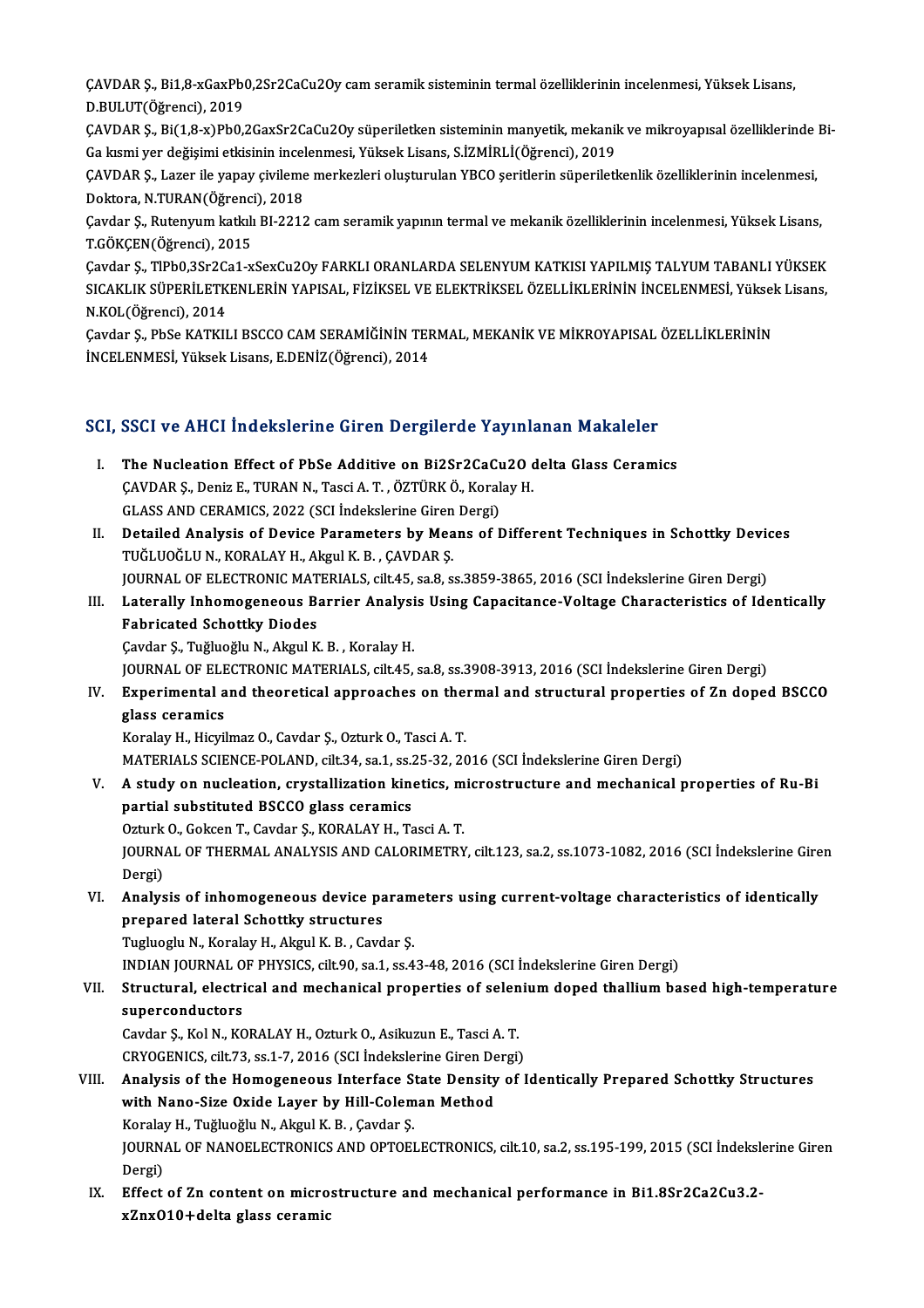Koralay H., Hicyilmaz O., Cavdar Ş., Asikuzun E., Tasci A. T., Ozturk O. Koralay H., Hicyilmaz O., Cavdar Ş., Asikuzun E., Tasci A. T. , Ozturk O.<br>JOURNAL OF MATERIALS SCIENCE-MATERIALS IN ELECTRONICS, cilt.25, sa.7, ss.3116-3126, 2014 (SCI Koralay H., Hicyilmaz O., C.<br>JOURNAL OF MATERIALS<br>İndekslerine Giren Dergi)<br>Structural and mashani JOURNAL OF MATERIALS SCIENCE-MATERIALS IN ELECTRONICS, cilt.25, sa.7, ss.3116-3126, 2014 (SCI<br>Indekslerine Giren Dergi)<br>X. Structural and mechanical characterization of Bi1.75Pb0.25Sr2Ca2Cu3-xSnxO10+y superconductor<br>conomi

- Indekslerine Giren Dergi)<br>Structural and mechanical characterization<br>ceramics using Vickers microhardness test<br>Koralay H. Arelan A. Gaydar S. Orturk O. Asilaya Structural and mechanical characterization of Bi1.75Pb0.25Sr2Ca<br>ceramics using Vickers microhardness test<br>Koralay H., Arslan A., Cavdar Ş., Ozturk O., Asikuzun E., Gunen A., Tasci A. T.<br>JOUPMAL OE MATERIALS SCIENCE MATERIA ceramics using Vickers microhardness test<br>Koralay H., Arslan A., Cavdar Ș., Ozturk O., Asikuzun E., Gunen A., Tasci A. T.<br>JOURNAL OF MATERIALS SCIENCE-MATERIALS IN ELECTRONICS, cilt.24, sa.11, ss.4270-4278, 2013 (SCI Koralay H., Arslan A., Cavd<br>JOURNAL OF MATERIALS<br>İndekslerine Giren Dergi)<br>Fffest of vanadium sub XI. Effect of vanadiumsubstitution on themicrostructural and superconducting properties of
- Indekslerine Giren Dergi)<br>Effect of vanadium substitution on the r<br>Tl2Ba2Ca2-xVxCu3Oy superconductors<br>Erbilen E. Caydar S. KOPALAY H. Gunan A Effect of vanadium substitution on the<br>Tl2Ba2Ca2-xVxCu3Oy superconductor:<br>Erbilen E., Cavdar Ş., KORALAY H., Gunen A.<br>PHYSICA P. CONDENSED MATTER, silt 412, c Erbilen E., Cavdar Ş., KORALAY H., Gunen A.<br>PHYSICA B-CONDENSED MATTER, cilt.413, ss.36-39, 2013 (SCI İndekslerine Giren Dergi)
- XII. The Effect of PbSe Addition on the Mechanical Properties of Bi-2212 Superconductors PHYSICA B-CONDENSED MATTER, cilt.413, ss.36-39, 2013 (SCI<br>The Effect of PbSe Addition on the Mechanical Properti<br>Cavdar Ş., Deniz E., KORALAY H., Ozturk O., Erdem M., Gunen A.<br>JOUPNAL OF SUBERCONDUCTIVITY AND NOVEL MACNETI JOURNAL OF SUPERCONDUCTIVITY AND NOVEL MAGNETISM, cilt.25, sa.7, ss.2297-2307, 2012 (SCI İndekslerine<br>Giren Dergi) Cavdar Ş., De<br>JOURNAL OF<br>Giren Dergi)<br>Cavatallizati JOURNAL OF SUPERCONDUCTIVITY AND NOVEL MAGNETISM, cilt.25, sa.7, ss.2297-2307, 2012 (SCI İndekslerine<br>Giren Dergi)<br>XIII. Crystallization kinetic studies on Bi(1.75)Pb(0.25)Sr(2)Ca(2)Cu(3-x)SnxO(delta) glass-ceramic by<br>wein
- Giren Dergi)<br>Crystallization kinetic studies on<br>using non-isothermal technique<br>Arelan A. Karelau H. Gaudar S. Gung Crystallization kinetic studies on Bi(<br>using non-isothermal technique<br>Arslan A., Koralay H., Cavdar Ş., Gunen A.<br>JOUPMAL OF NON CRYSTALLINE SOLIDS using non-isothermal technique<br>Arslan A., Koralay H., Cavdar Ş., Gunen A.<br>JOURNAL OF NON-CRYSTALLINE SOLIDS, cilt.358, sa.9, ss.1190-1195, 2012 (SCI İndekslerine Giren Dergi)<br>Effect of Vanadium Substitution on the Dielectr

## Arslan A., Koralay H., Cavdar Ş., Gunen A.<br>JOURNAL OF NON-CRYSTALLINE SOLIDS, cilt.358, sa.9, ss.1190-1195, 2012 (SCI İndekslerine Girer<br>XIV. Effect of Vanadium Substitution on the Dielectric Properties of Glass Ceramic Bi **JOURNAL OF NON-<br>Effect of Vanadii<br>Superconductor**<br>Caydar S. KOPALA XIV. Effect of Vanadium Substitution on the Dielectric Properties of Glass Ceramic Bi-2212<br>Superconductor<br>Cavdar Ş., KORALAY H., Altindal Ş. Superconductor<br>Cavdar Ş., KORALAY H., Altindal Ş.<br>JOURNAL OF LOW TEMPERATURE PHYSICS, cilt.164, ss.102-114, 2011 (SCI İndekslerine Giren Dergi)<br>Kinetiss of non isothermal grustallization of Bi3Sr3Ca3Cu3, xSrxQ10 Ldelta gla

Cavdar Ş., KORALAY H., Altindal Ş.<br>JOURNAL OF LOW TEMPERATURE PHYSICS, cilt.164, ss.102-114, 2011 (SCI İndekslerine Giren Dergi)<br>XV. Kinetics of non-isothermal crystallization of Bi3Sr2Ca2Cu3-xSnxO10+delta glass-ceramics<br>K **JOURNAL OF LOW TEMPERATURE I<br>Kinetics of non-isothermal crys<br>KORALAY H., Cavdar Ş., Aksan M. A.<br>PHYSICA P. CONDENSED MATTER .** XV. Kinetics of non-isothermal crystallization of Bi3Sr2Ca2Cu3-xSnx010+delta glass-ceramics<br>KORALAY H., Cavdar Ş., Aksan M. A.<br>PHYSICA B-CONDENSED MATTER, cilt.405, sa.23, ss.4801-4805, 2010 (SCI İndekslerine Giren Dergi)

- XVI. The electrical transport properties and Hall effect measurements on a (TBCCO) superconductor PHYSICA B-CONDENSED MATTER, cilt.405, sa.23, ss.<br>The electrical transport properties and Hall<br>Cavdar Ş., Yakuphanoglu F., KORALAY H., Gunen A.<br>PHYSICA C. SUPERCONDUCTIVITY AND ITS APPLIC PHYSICA C-SUPERCONDUCTIVITY AND ITS APPLICATIONS, cilt.434, sa.1, ss.85-89, 2006 (SCI İndekslerine Giren<br>Dergi) Cavdar<br>PHYSIC<br>Dergi)<br>Dunam PHYSICA C-SUPERCONDUCTIVITY AND ITS APPLICATIONS, cilt.434, sa.1, ss.85-89, 2006 (SCI İndekslerine Gire<br>Dergi)<br>XVII. Dynamical finite-size scaling function of the four dimensional Ising model for Creutz algorithm<br>MEPDAN 7,
- Dergi)<br><mark>Dynamical finite-size scaling</mark><br>MERDAN Z., Gunen A., Cavdar Ş.<br>PHYSICA A STATISTICAL MECH/ Dynamical finite-size scaling function of the four dimensional Ising model for Creutz algorithm<br>MERDAN Z., Gunen A., Cavdar Ş.<br>PHYSICA A-STATISTICAL MECHANICS AND ITS APPLICATIONS, cilt.359, ss.415-422, 2006 (SCI İndeksler

MERDA<br>PHYSIC<br>Dergi)<br>Eregu PHYSICA A-STATISTICAL MECHANICS AND ITS APPLICATIONS, cilt.359, ss.415-422, 2006 (SCI Inde<br>Dergi)<br>XVIII. Frequency-dependent dielectric characteristics of Tl-Ba-Ca-Cu-O bulk superconductor<br>Caydan S. Karaky H. Tuzkiezky N.

## Dergi)<br>XVIII. Frequency-dependent dielectric characteristics of Tl-Ba-Ca-Cu-O bulk superconductor<br>Cavdar Ş., Koralay H., Tugluoglu N., Gunen A. Frequency-dependent dielectric characteristics of Tl-Ba-Ca-Cu-O bulk superconductor<br>Cavdar Ş., Koralay H., Tugluoglu N., Gunen A.<br>SUPERCONDUCTOR SCIENCE & TECHNOLOGY, cilt.18, sa.9, ss.1204-1209, 2005 (SCI İndekslerine Gir

Cavdar Ș., Koralay H., Tugluoglu N., Gunen A.<br>SUPERCONDUCTOR SCIENCE & TECHNOLOGY, cilt.18, sa.9, ss.1204-1209, 2005 (SCI İndekslerine Giren Dergi)<br>XIX. Investigation of odd-order harmonic susceptibilities of a bulk Tl2Ba2 SUPERCONDUCTOR SCIENCE & T<br>Investigation of odd-order has<br>using critical state approach<br>Algu E. Concer A. Colulu N. Kore Investigation of odd-order harmonic susceptibilities of a bulk Tl2Ba2Ca2Cu3O10 superconductors<br>using critical state approach<br>Aksu E., Gencer A., Calınlı N., Koralay H., Cavdar Ş. using critical state approach<br>Aksu E., Gencer A., Calınlı N., Koralay H., Cavdar Ş.<br>PHYSICA B-CONDENSED MATTER, cilt.363, ss.158-165, 2005 (SCI İndekslerine Giren Dergi)<br>Crystalligation kinotiss of Bi1 7V0 2Sr2Ca2Cu2Oy gla

# Aksu E., Gencer A., Calınlı N., Koralay H., Cavdar Ş.<br>PHYSICA B-CONDENSED MATTER, cilt.363, ss.158-165, 2005 (SCI İndeks<br>XX. Crystallization kinetics of Bi1.7V0.3Sr2Ca2Cu3Ox glass-ceramic<br>KOPALAY H. Valanbanoglu E. Cavdar PHYSICA B-CONDENSED MATTER, cilt.363, ss.158-165, 200<br>Crystallization kinetics of Bi1.7V0.3Sr2Ca2Cu3Ox gla<br>KORALAY H., Yakuphanoglu F., Cavdar Ş., Gunen A., Aksu E.<br>PHYSICA R. CONDENSED MATTER, silt 355, ss.64, 71, 2005 (

Crystallization kinetics of Bi1.7V0.3Sr2Ca2Cu3Ox glass-ceramic<br>KORALAY H., Yakuphanoglu F., Cavdar Ş., Gunen A., Aksu E.<br>PHYSICA B-CONDENSED MATTER, cilt.355, ss.64-71, 2005 (SCI İndekslerine Giren Dergi)<br>Mianostuustural,

## KORALAY H., Yakuphanoglu F., Cavdar Ş., Gunen A., Aksu E.<br>PHYSICA B-CONDENSED MATTER, cilt.355, ss.64-71, 2005 (SCI İndekslerine Giren Dergi)<br>XXI. Microstructural, thermal, and electrical properties of Bi1.7V0.3Sr2Ca2Ca3Ox PHYSICA B-CONDE<br>Microstructural,<br>superconductor<br>Kayad T. Calinli N.

Kayed T., Calinli N., Aksu E., Koralay H., Gunen A., Ercan I., Akturk S., Cavdar Ş.

CRYSTALRESEARCHANDTECHNOLOGY, cilt.39, sa.12, ss.1063-1069,2004 (SCI İndekslerineGirenDergi)

Kayed T., Calinli N., Aksu E., Koralay H., Gunen A., Ercan I., Akturk S., Cavdar Ş.<br>CRYSTAL RESEARCH AND TECHNOLOGY, cilt.39, sa.12, ss.1063-1069, 2004 (SCI İndekslerine Giren Dergi)<br>XXII. Effect of B2O3 addition on the fo CRYSTAL RESEARCH AND TECHNOLOGY, cilt.39, sa.12, ss.10<br>Effect of B2O3 addition on the formation and proper<br>Cavdar Ş., Aksu E., Koralay H., Ozkan H., HASANLI N., Ercan I.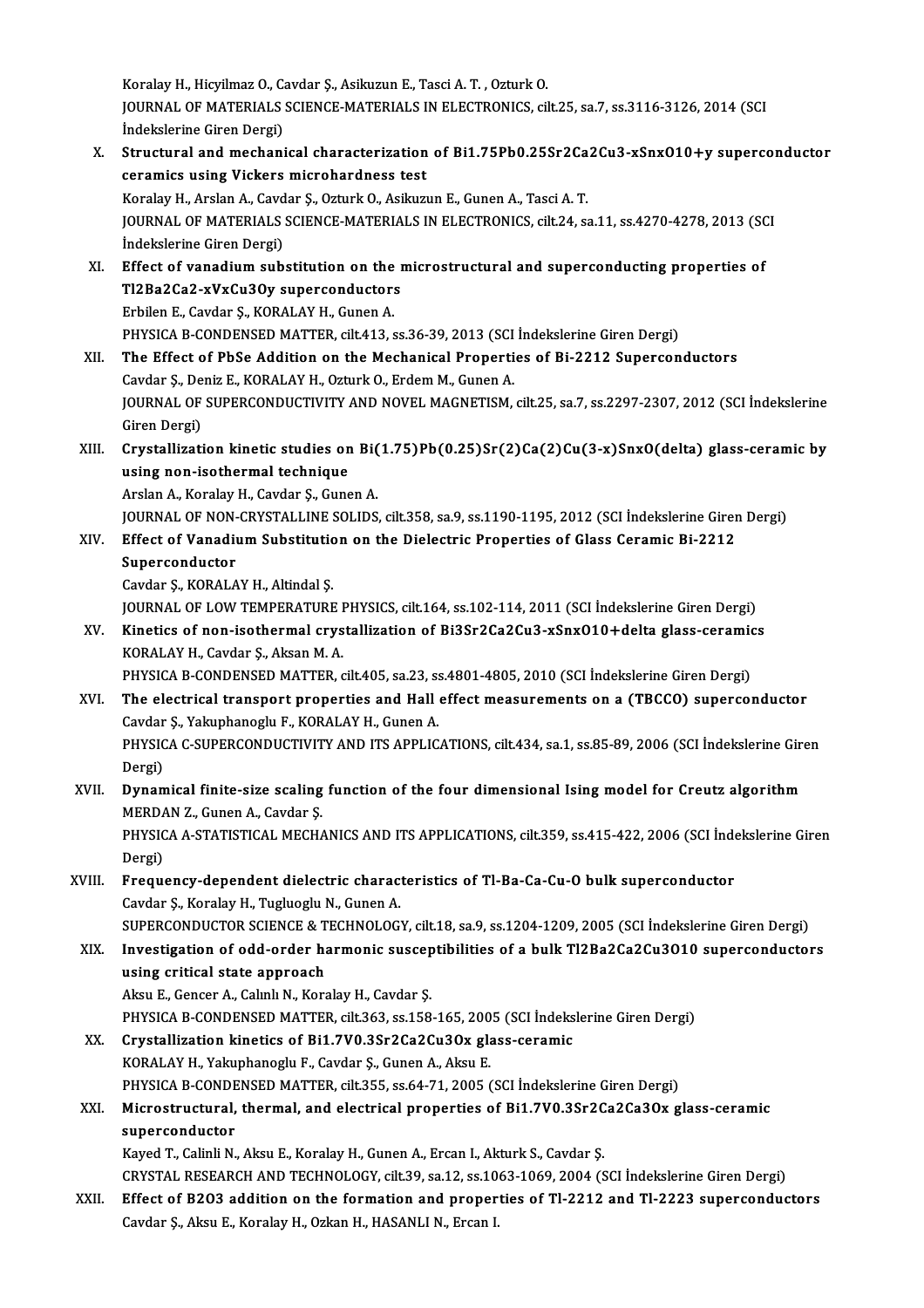## Diğer Dergilerde Yayınlanan Makaleler

Iger Dergilerde Yayınlanan Makaleler<br>I. Analysis of hopping conduction and space charge limited currents in nearly ideal metal Analysis of hopping contacts<br>Semiconductor contacts<br>Example Tughtoghu N. Ex Analysis of hopping conduction and space ch<br>semiconductor contacts<br>Koralay H., Tuğluoğlu N., Kübra Bengi A., Çavdar Ş.<br>Cari University Journal of Ssiance, silt 27, sa 3, sa 94 s<mark>emiconductor contacts</mark><br>Koralay H., Tuğluoğlu N., Kübra Bengi A., Çavdar Ş.<br>Gazi University Journal of Science, cilt.27, sa.3, ss.901-907, 2014 (Diğer Kurumların Hakemli Dergileri)

## Hakemli Kongre / Sempozyum Bildiri Kitaplarında Yer Alan Yayınlar

akemli Kongre / Sempozyum Bildiri Kitaplarında Yer Alan Yayınlar<br>I. Effect Of Znco2o4 Nanoparticle Doping, Produced By The Sol-Jel Method, On The Electrical Finn Rongre / Semponyum Bradish<br>Effect Of Znco2o4 Nanoparticle I<br>Properties Of Gelatin Thin Films<br>REMIRÖLMEZ V. TURAN N. CAVDAR Effect Of Znco2o4 Nanoparticle Doping, Produced By The Sol<br>Properties Of Gelatin Thin Films<br>DEMİRÖLMEZ Y., TURAN N., ÇAVDAR Ş., KORALAY H., TUĞLUOĞLU N.<br>INTERNATIONAL MARMARA SCIENCES CONCRESS IMASCON 2021 AL Properties Of Gelatin Thin Films<br>DEMİRÖLMEZ Y., TURAN N., ÇAVDAR Ş., KORALAY H., TUĞLUOĞLU N.<br>INTERNATIONAL MARMARA SCIENCES CONGRESS IMASCON 2021 AUTUMN. Türkiye, 10 Aralık 2021 DEMİRÖLMEZ Y., TURAN N., ÇAVDAR Ş., KORALAY H., TUĞLUOĞLU N.<br>INTERNATIONAL MARMARA SCIENCES CONGRESS IMASCON 2021 AUTUMN, Türkiye, 10 Aralık 2021<br>II. Investigation Of Impedance Spectroscopy Of Cadmium Doped Zno Thin Fi INTERNA<br>I<mark>nvestig</mark><br>Method<br>TUPAN P Investigation Of Impedance Spectroscopy Of Cadmium I<br>Method<br>TURAN B., ÇAVDAR Ş., TURAN N., KORALAY H., TUĞLUOĞLU N.<br>INTERNATIONAL MARMARA SCIENCES CONCRESS IMASCON 2 Method<br>TURAN B., ÇAVDAR Ş., TURAN N., KORALAY H., TUĞLUOĞLU N.<br>INTERNATIONAL MARMARA SCIENCES CONGRESS IMASCON 2021 AUTUMN, Türkiye, 10 - 11 Aralık 2021<br>Farklı Vöntemlerle Senterlenen İndirgenmiş Crafen Oksitlerin Karakter I IRAN B., ÇAVDAR Ş., TURAN N., KORALAY H., TUĞLUOĞLU N.<br>INTERNATIONAL MARMARA SCIENCES CONGRESS IMASCON 2021 AUTUMN, Türkiye, 10 - 11 Aralıl<br>III. Farklı Yöntemlerle Sentezlenen İndirgenmiş Grafen Oksitlerin Karakterizasyo INTERNATIONAL MARMARA SCIENCES CONGRESS IMASCON 2<br>Farklı Yöntemlerle Sentezlenen İndirgenmiş Grafen Ok<br>Nanokompozit Film Üzerindeki Etkilerinin İncelenmesi<br>ÖZAL T. CAVDAR S. KORALAV H ÖZAL T.,ÇAVDARŞ.,KORALAYH. TRAKYA ÜNİVERSİTELER BİRLİĞİ V. LİSANSÜSTÜ ÖĞRENCİ KONGRESİ, Türkiye, 4 - 05 Kasım 2021 ÖZAL T., ÇAVDAR Ş., KORALAY H.<br>TRAKYA ÜNİVERSİTELER BİRLİĞİ V. LİSANSÜSTÜ ÖĞRENCİ KONGRESİ, Türkiye, 4 - 05 Kasım 2021<br>IV. INVESTIGATION OF MECHANICAL PROPERTIES OF MULTI-WALLED CARBON NANOTUBE DOPED<br>MAR2 TRAKY<br>I<mark>NVES</mark><br>MgB2<br>KAVA N INVESTIGATION OF MECHANICAL PROPE<br>MgB2<br>KAYA N., KORALAY H., ÇAVDAR Ş., ÖZTÜRK Ö.<br><sup>711</sup>h International Conference on Sungreendus MgB2<br>KAYA N., KORALAY H., ÇAVDAR Ş., ÖZTÜRK Ö.<br>7th International Conference on Superconductivity and Magnetism, Türkiye, 21 - 27 Ekim 2021<br>INVESTIC ATION OF Pi1 77EPb0 2Co0 2EST2CoC::20:: CLASS CERAMIC SUPERCONDII KAYA N., KORALAY H., ÇAVDAR Ş., ÖZTÜRK Ö.<br>7th International Conference on Superconductivity and Magnetism, Türkiye, 21 - 27 Ekim 2021<br>7. INVESTIGATION OF Bi1.775Pb0.2Ga0.25Sr2CaCu2Oy GLASS-CERAMIC SUPERCONDUCTOR<br>1. izmirli 7th International Conference on Supercondu<br>INVESTIGATION OF Bi1.775Pb0.2Ga0.2!<br>izmirli s., BULUT D., KORALAY H., ÇAVDAR Ş.<br>7th International Conference on Supercondu INVESTIGATION OF Bi1.775Pb0.2Ga0.25Sr2CaCu2Oy GLASS-CERAMIC SUPERCONDUCTOR<br>izmirli s., BULUT D., KORALAY H., ÇAVDAR Ş.<br>7th International Conference on Superconductivity and Magnetism, Bodrum, Türkiye, 21 - 27 Ekim 2021<br>TEM izmirli s., BULUT D., KORALAY H., ÇAVDAR Ş.<br>7th International Conference on Superconductivity and Magnetism, Bodrum, Türkiye, 21 - 27 Ekim 2<br>7I. TEMPERATURE-DEPENDENT CURRENT CONDUCTION ANALYSIS OF NATURAL ZEOLITES 7th International Conference on Superconductivity and M<br>TEMPERATURE-DEPENDENT CURRENT CONDUCTION<br>CURA Ö., Ajjaq A., ÇAĞIRTEKİN A. O. , ÇAVDAR Ş., ACAR S.<br>2. HACLA SODHLA INTERNATIONAL CONFERENCE ON MIL VI. TEMPERATURE-DEPENDENT CURRENT CONDUCTION ANALYSIS OF NATURAL ZEOLITES<br>CURA Ö., Ajjaq A., ÇAĞIRTEKİN A. O., ÇAVDAR Ş., ACAR S.<br>3. HAGIA SOPHIA INTERNATIONALCONFERENCE ON MULTIDISCIPLINARY SCIENTIFIC STUDIES, İstanbul, T CURA Ö., Ajjaq A., ÇAĞIRTEKİN A. O., ÇAVDAR Ş., ACAR S. 3. HAGIA SOPHIA INTERNATIONALCONFERENCE ON MULTIDISCIPLINARY SCIENTIFIC STUDIES, İstanbul, Türkiye<br>15 Eylül 2021<br>VII. 60L JEL YÖNTEMİYLE ÜRETİLEN Zn 0.95 Co 0.05 O BULK YAPISININ DİELEKTRİK ÖZELLİKLERİNİN<br>İNCELENMESİ 15 Eylül 2021<br>SOL JEL YÖNTI<br>İNCELENMESİ<br>TURAN N. DEMİ SOL JEL YÖNTEMİYLE ÜRETİLEN Zn 0.95 Co 0.05 O BULK YAF<br>İNCELENMESİ<br>TURAN N., DEMİRÖLMEZ Y., ÇAVDAR Ş., KORALAY H., TUĞLUOĞLU N.<br>Eth INTERNATIONAL MARDIN ARTUKLU SCIENTIFIC RESEARCUES CA

İNCELENMESİ<br>TURAN N., DEMİRÖLMEZ Y., ÇAVDAR Ş., KORALAY H., TUĞLUOĞLU N.<br>5th INTERNATIONAL MARDIN ARTUKLU SCIENTIFIC RESEARCHES CONFERENCE, Türkiye, 15 - 16 Ocak 2021<br>KORONEN ORÇANİK ARAYÜZEV TARAKALI SCHOTTKY DİVOTI ARDA TURAN N., DEMİRÖLMEZ Y., ÇAVDAR Ş., KORALAY H., TUĞLUOĞLU N.<br>5th INTERNATIONAL MARDIN ARTUKLU SCIENTIFIC RESEARCHES CONFERENCE, Türkiye, 15 - 1<br>1918 NARAMETRELERIN BELİBI ENMESİ

## 5th INTERNATIONAL MARDIN ARTUKL<br>**KORONEN ORGANİK ARAYÜZEY TA**<br>PARAMETRELERİN BELİRLENMESİ<br>KORALAY U. ÖTRELIZ TUĞLUQĞLU N. S KORONEN ORGANİK ARAYÜZEY TABAKALI SCHOTTKY DİYOTLARDA KARAKTERİSTİK<br>PARAMETRELERİN BELİRLENMESİ<br>KORALAY H., öznal y., TUĞLUOĞLU N., Seçkin A., ÇAVDAR Ş. 2nd International Turkish World Engineering and Science Congress, 7 - 10 Kasım 2019 KORALAY H., öznal y., TUĞLUOĞLU N., Seçkin A., ÇAVDAR Ş.<br>2nd International Turkish World Engineering and Science Congress, 7 - 10 Kasım 2019<br>IX. PRODUCTION OF MgB2 BY USING CARBONCAPSULATED BORON WITH CVD METHOD<br>KORALAY H.

- KORALAYH.,KAYAN.,ÖZTÜRKÖ.,TURANN.,ÇAVDARŞ. PRODUCTION OF MgB2 BY USING CARBONCAPSULATED BORON WIT<br>KORALAY H., KAYA N., ÖZTÜRK Ö., TURAN N., ÇAVDAR Ş.<br>Türk Fizik Derneği 35. Uluslararası Fizik Kongresi, Türkiye, 4 - 08 Eylül 2019<br>Mispostrustural, Moshanisal And Eles Türk Fizik Derneği 35. Uluslararası Fizik Kongresi, Türkiye, 4 - 08 Eylül 2019
- X. Microstructural,Mechanical And Electrical Characterization Of Co Nanoparticle Doped Y3Ba5Cu8- ÖZTÜRK Ö., Arebat R., BULUT F., Nefrow A., ÇELİK Ş., ÇAVDAR Ş., KORALAY H. 6th International Conference on Superconductivity and Magnetism (ICSM 2018), Antalya-Turkey, 29 Nisan - 04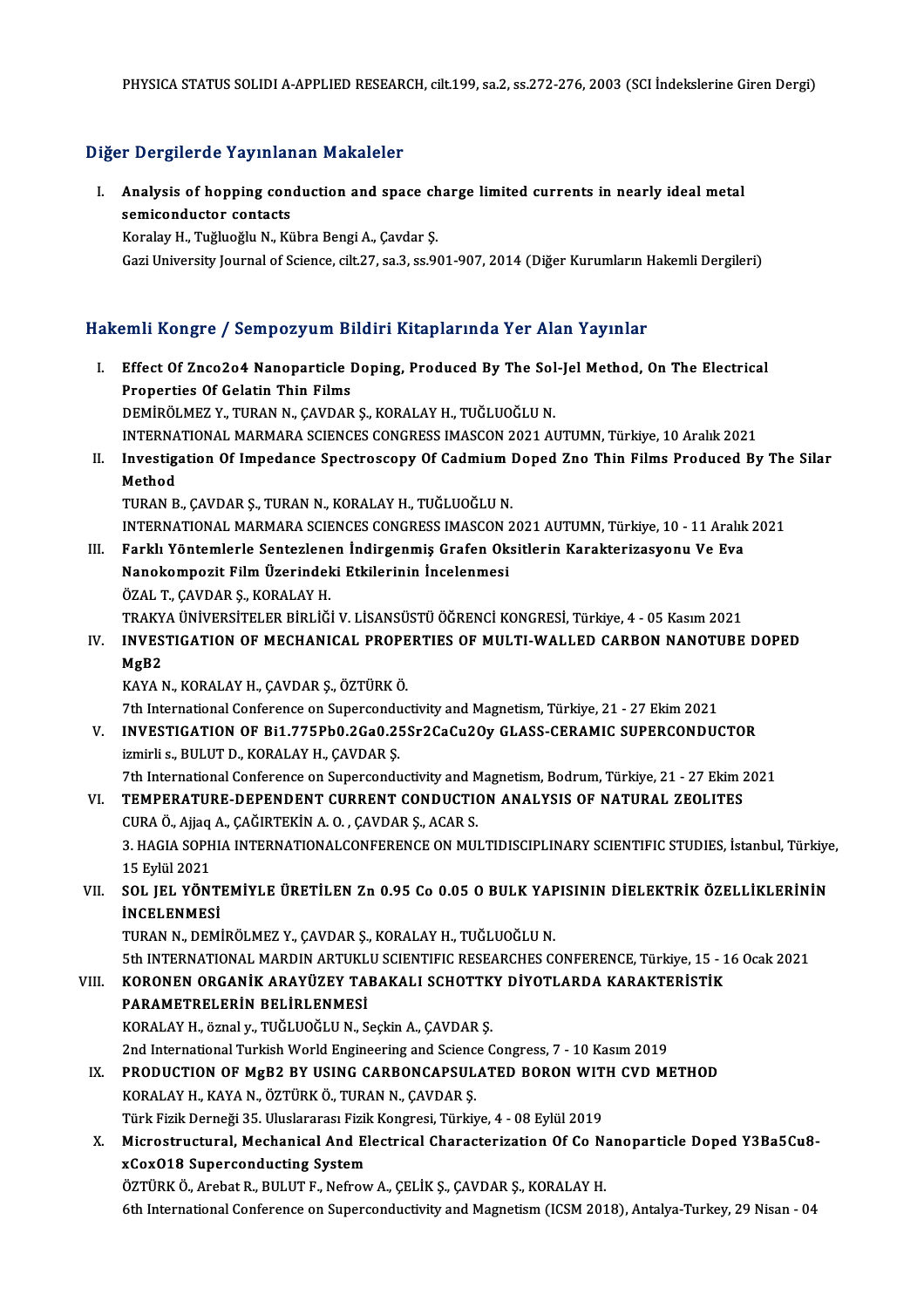|        | <b>Mayıs 2018</b>                                                                                                        |
|--------|--------------------------------------------------------------------------------------------------------------------------|
| XI.    | CRYSTALLIZATION KINETICS AND GLASS TRANSITION KINETICS OF THE Bi1.9Pb0.3Sr2Ca2Cu3-                                       |
|        | <b>xCoxOZ GLASS-CERAMIC SYSTEM</b><br>KORALAY H., ÖZTÜRK Ö., TUĞLUOĞLU N., KAYA N., TURAN N., TAYANÇ T., ÇAVDAR Ş.       |
|        | 6th INTERNATIONAL CONFERENCE ON SUPERCONDUCTIVITY AND MAGNETISM, 29 Nisan - 04 Mayıs 2018                                |
| XII.   | BSCCO Cam Seramik Malzemesine Co Katkısının Etkisi                                                                       |
|        | KORALAY H., ÖZTÜRK Ö., TUĞLUOĞLU N., KAYA N., TAŞÇI A. T. , ÇELİK Ş., ÇAVDAR Ş.                                          |
|        | !st International Turkish World Engineering and Science Congress, 7 - 10 Aralık 2017                                     |
| XIII.  | Bi(1.8-x)Pb0.2GaxSr2CaCu2Oy cam seramik süperiletkenininyapısal ve manyetik özelliklerinin                               |
|        | incelenmesi                                                                                                              |
|        | ÇAVDAR Ş., İZMİRLİ S., TAŞÇI A. T., KORALAY H.                                                                           |
|        | 1st International Turkish World Engineering and Science Congress - ITWESC, 7 - 10 Aralık 2017                            |
| XIV.   | Theoretical and ExperimentalApproachs on Mechanical Properties of Zn1-xCoxO Binary Tetrahedral                           |
|        | <b>BulkSemiconductors</b>                                                                                                |
|        | ÖZTÜRK Ö., AŞIKUZUN E., TAŞÇI A. T. , ÇELİK Ş., KORALAY H., ÇAVDAR Ş.                                                    |
|        | 1nd International Turkish world Engineering and Science Congress in Antalya, 7 - 10 Aralık 2017                          |
| XV.    | Anormal Etkileşmelerde b Kuark Üretiminin FCC de İncelenmesi                                                             |
|        | TAŞÇI A. T. , ÖZTÜRK Ö., ÇAVDAR Ş., KORALAY H., ÇELİK Ş., ALAMIN R.                                                      |
|        | 1st International Turkish World Engineering and Science Congress - ITWESC, 7 - 10 Aralık 2017                            |
| XVI.   | Micromechanical characterization of yttrium doped ZnO nanoparticles by using depth-sensing                               |
|        | indentation method                                                                                                       |
|        | ÖZTÜRK Ö., KAYA Ş., BULUT F., ÇELİK Ş., ÇAVDAR Ş., KORALAY H., AKCAN D., ARDA L.                                         |
|        | International Conference on Condensed Metter and Materials Science(ICCMMS), 11 - 15 Ekim 2017                            |
| XVII.  | The Investigation of Magnetic Levitation Force Measurements on Before and After CutPasted Single                         |
|        | Crystal GdBaCuO Bulk at Different Temperatures                                                                           |
|        | ÇELİK Ş., GÜNER S. B., ÖZTÜRK Ö., KORALAY H., ÇAVDAR Ş., ÖZTÜRK K.                                                       |
|        | International Conference on Condensed Matter and Materials Science (ICCMMS-2017), Adana, Türkiye, 11 - 15                |
|        | Ekim 2017, ss 73                                                                                                         |
| XVIII. | Photovoltaic Calculation of Al/n-Si Schottky Diode with Coronene Interfacial Layer for Solar Cell<br><b>Annlications</b> |
|        | ÇAVDAR Ş., KORALAY H., YÜKSEL Ö. F., PAKMA O., TUĞLUOĞLU N.                                                              |
|        | International Conference on Condensed Matter and Materials Science, 11 - 15 Ekim 2017                                    |
| XIX.   | Dielectric Properties of Al/Coronene/n-Si Schottky Diode                                                                 |
|        | KORALAY H., ÇAVDAR Ş., PAKMA O., YÜKSEL Ö. F., TUĞLUOĞLU N.                                                              |
|        | International Conference on Condensed Matter and Materials Science, 11 - 15 Ekim 2017                                    |
| XX.    | Laser Modification of 2G-HTS Tapes Surface                                                                               |
|        | TURAN N., MARTINEZ E., FUENTE G., LAMBAN A., KORALAY H., ÇAVDAR Ş.                                                       |
|        | EUCAS 2017, 17 - 21 Eylül 2017                                                                                           |
| XXI.   | Crystallization Kinetics of Nucleation Effect of Ga Doped on BSCCO Glass Ceramic Systems                                 |
|        | ÇAVDAR Ş., BULUT D., KORALAY H.                                                                                          |
|        | Central and Eastern European Committee for Thermal Analysis and Calorimetry, 28 - 31 Ağustos 2017                        |
| XXII.  | The Investigation of Structural Features ofBi(1.8-x)Pb0.2GaxSr2CaCu2Oy Glass                                             |
|        | CeramicSuperconductivity                                                                                                 |
|        | ÇAVDAR Ş., TUĞLUOĞLU N., İZMİRLİ S., KAYA N., ÖZTÜRK Ö., KORALAY H.                                                      |
|        | International Conference on Advances and Innovations in Engineering (ICAIE), 10 - 12 Mayıs 2017                          |
| XXIII. | The Effect of Encapsulation Time on the Encapsulation Carbon of Boron Powder with CVDMethod                              |
|        | KORALAY H., KAYA N., ÇAVDAR Ş., TAŞÇI A. T. , ÖZTÜRK Ö., ÇİÇEK B., TUĞLUOĞLU N.                                          |
|        | International Conference on Advances and Innovations in Engineering (ICAIE), 10 - 12 Mayıs 2017                          |
| XXIV.  | Determination of Suitable Sintering Temperature for MgB <sub>2</sub> Produced by Carbon Encapsulated Boron               |
|        | Obtained by Chemical Vapor Deposition Method                                                                             |
|        | KORALAY H., KAYA N., TUĞLUOĞLU N., ÖZTÜRK Ö., ÇİÇEK B., ÇAVDAR Ş.                                                        |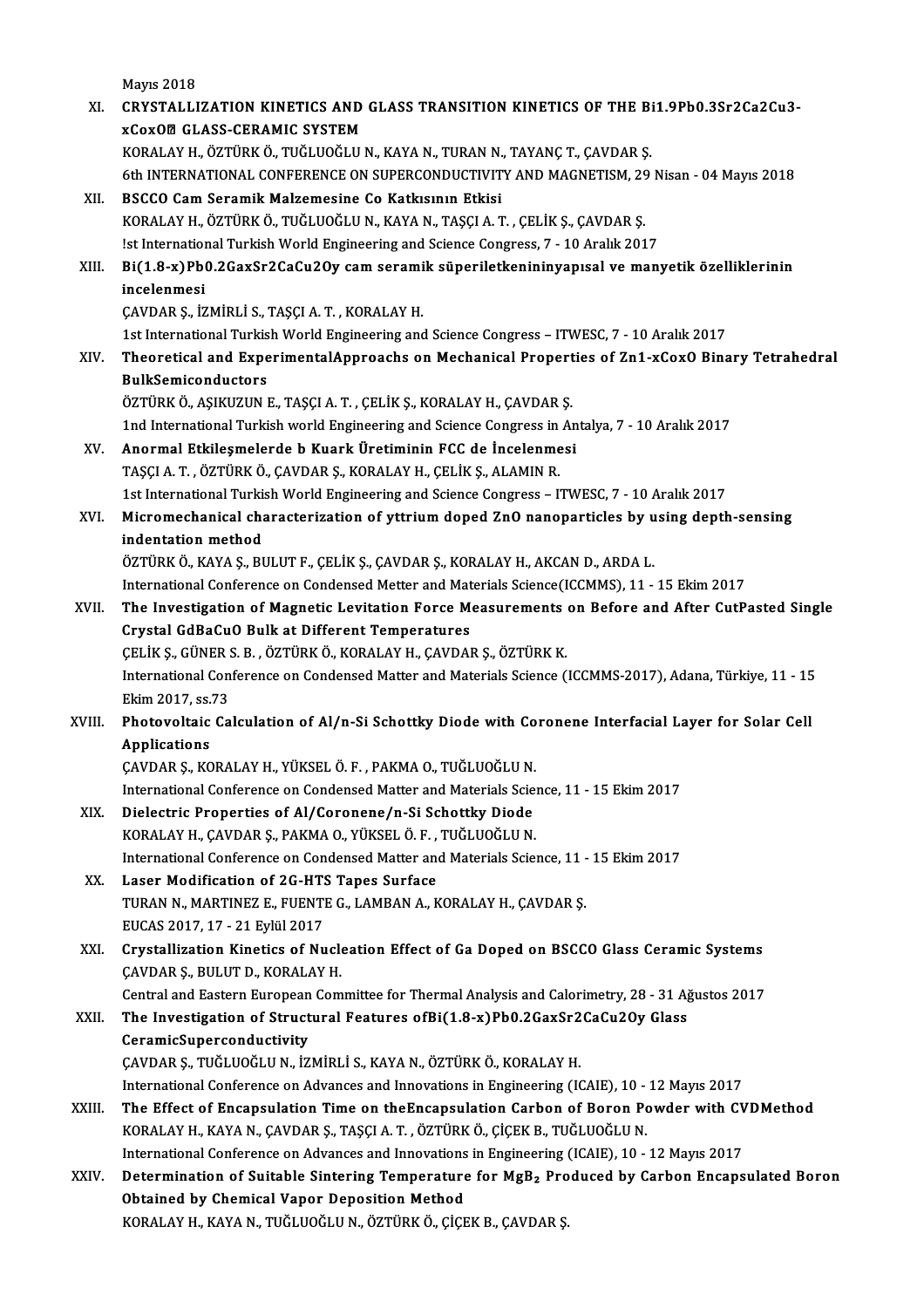ICCME 2017 : 19th International Conference on Chemical and Materials Engineering, 4 - 05 Mayıs 2017<br>Pi 1.9 v Pb0.2CovSr2CoCv2Ov sam soramik güneriletkenininyanısal özelliklerinin inselanme

- ICCME 2017 : 19th International Conference on Chemical and Materials Engineering, 4 05 Mayıs 2017<br>XXV. Bi 1 8 x Pb0 2GaxSr2CaCu2Oy cam seramik süperiletkenininyapısal özelliklerinin incelenmesi ICCME 2017 : 19th International Conference on Chemical and<br>Bi 1 8 x Pb0 2GaxSr2CaCu2Oy cam seramik süperiletke<br>KAYA N., KORALAY H., ÖZTÜRK Ö., TUĞLUOĞLU N., ÇAVDAR Ş.<br>22 Yeğun Madde Firiği Ankana Tanlantar Türkiye 16 Analı Bi 1 8 x Pb0 2GaxSr2CaCu2Oy cam seramik süperiletkenininyapısal özelliklerinin incelenmesi<br>KAYA N., KORALAY H., ÖZTÜRK Ö., TUĞLUOĞLU N., ÇAVDAR Ş.<br>22. Yoğun Madde Fiziği Ankara Toplantısı, Türkiye, 16 Aralık 2016 KAYA N., KORALAY H., ÖZTÜRK Ö., TUĞLUOĞLU N., ÇAVDAR Ş.<br>22. Yoğun Madde Fiziği Ankara Toplantısı, Türkiye, 16 Aralık 2016<br>XXVI. Presleme Basıncının Al B4C Fonksiyonel Derecelendirilmiş Malzemenin Üretimine Etkisi
- Barış Ç. Ö., ÇİNİCİ H., KORALAY H., ÇAVDAR Ş. Presleme Basıncının Al B4C Fonksiyonel Derecelendirilmiş<br>Barış Ç. Ö. , ÇİNİCİ H., KORALAY H., ÇAVDAR Ş.<br>22. Yoğun Madde Fiziği Ankara Toplantısı, Türkiye, 16 Aralık 2016<br>CVD Yöntemiyle Elde Edilen Karben Kensüllenmiş Borda 22. Yoğun Madde Fiziği Ankara Toplantısı, Türkiye, 16 Aralık 2016
- XXVII. CVD Yöntemiyle Elde Edilen Karbon Kapsüllenmiş Bordan üretilen MgB2 İçin Uygun Sinterleme<br>Sıcaklığının Belirlenmesi CVD Yöntemiyle Elde Edilen Karbon Kapsüllenmiş Bord<br>Sıcaklığının Belirlenmesi<br>KAYA N., KORALAY H., ÖZTÜRK Ö., TUĞLUOĞLU N., ÇAVDAR Ş.<br>22 Yoğun Madda Firiği Ankara Tanlantar Türkiye 16 Aralık 2 Sıcaklığının Belirlenmesi<br>KAYA N., KORALAY H., ÖZTÜRK Ö., TUĞLUOĞLU N., ÇAVDAR Ş.<br>22. Yoğun Madde Fiziği Ankara Toplantısı, Türkiye, 16 Aralık 2016<br>The Effect of Encapsulation on the Encapsulation Carbon o
- 22. Yoğun Madde Fiziği Ankara Toplantısı, Türkiye, 16 Aralık 2016<br>XXVIII. The Effect of Encapsulation on the Encapsulation Carbon of Boron Powder with CVD Method KORALAYH.,KAYAN.,ÇİÇEKB.,ÖZTÜRKÖ.,ÇAVDARŞ. The Effect of Encapsulation on the Encapsulation Carbon of Boron Powder with CVD Method<br>KORALAY H., KAYA N., ÇİÇEK B., ÖZTÜRK Ö., ÇAVDAR Ş.<br>2ND INTERNATIONAL CONGRESS ON THE WORLD OF TECHNOLOGY AND ADVANCED MATERIALS, 28 E KORALAY<br>2ND INTER<br>Ekim 2016<br>Investigati 2ND INTERNATIONAL CONGRESS ON THE WORLD OF TECHNOLOGY AND ADVANCED<br>Ekim 2016<br>XXIX. Investigation of Current Voltage Characterization of Au n Si Schottky Diode<br>THELIOCLUM FORALAY H GAVDAR S
	- Ekim 2016<br>Investigation of Current Voltage Characterization of Au n Si Schottky Diode 2ND INTERNATIONAL CONGRESS ON THE WORLD OF TECHNOLOGY AND ADVANCED MATERIALS, 28 Eylül - 02<br>Ekim 2016 TUĞLUOĞLU N., KORALAY H., ÇAVDAR Ş. 2ND INTERNATIONAL CONGRESS ON THE WORLD OF TECHNOLOGY AND ADVANCED MATERIAL<br>Ekim 2016<br>XXX. Growth of Gd2O3 Gd1 98Ho0 02O3 buffer layers on Ni W tapes using sol gel method<br>GAVDAR S TURAN N. ARDA L TUČLUOČLU N. KORALAY H
	- Ekim 2016<br>Growth of Gd2O3 Gd1 98Ho0 02O3 buffer layers on N<br>ÇAVDARŞ., TURAN N., ARDA L., TUĞLUOĞLU N., KORALAY H.<br>2ND INTERNATIONAL CONCRESS ON THE WORLD OF TECHN 2ND INTERNATIONAL CONGRESS ON THE WORLD OF TECHNOLOGY AND ADVANCED MATERIALS, 28 Eylül - 02<br>Ekim 2016 CAVDAR Ş., TURAN N., ARDA L., TUĞLUOĞLU N., KORALAY H. 2ND INTERNATIONAL CONGRESS ON THE WORLD OF TECHNOLO<br>Ekim 2016<br>XXXI. Effect of Doping Zn on BSCCO Superconducting Ceramics<br>KORALAY H. Highlmag Ö, THČLHOČLH N, CAVDAR S
- Ekim 2016<br>Effect of Doping Zn on BSCCO Superconducting<br>KORALAY H., Hiçyılmaz Ö., TUĞLUOĞLU N., ÇAVDAR Ş.<br>ICSM2016 24 20 Nisan 2016 Effect of Doping Zn on BSC<br>KORALAY H., Hiçyılmaz Ö., TUĞI<br>ICSM2016, 24 - 30 Nisan 2016<br>Influence of Hest Treatmen
- KORALAY H., Hiçyılmaz Ö., TUĞLUOĞLU N., ÇAVDAR Ş.<br>ICSM2016, 24 30 Nisan 2016<br>XXXII. Influence of Heat Treatment Duration on Mechanical Properties of RuSr2GdCu2Ox ICSM2016, 24 - 30 Nisan 2016<br>Influence of Heat Treatment Duration on Mechanical Properties<br>ÇAVDAR Ş., TURAN N., KAYA N., ÖZTÜRK Ö., TUĞLUOĞLU N., KORALAY H.<br>ICSM2016, 24, ...20 Nisan 2016 Influence of Heat Treatmen<br>ÇAVDAR Ş., TURAN N., KAYA N.<br>ICSM2016, 24 - 30 Nisan 2016<br>Effect of PhO Se dening en CAVDAR Ş., TURAN N., KAYA N., ÖZTÜRK Ö., TUĞLUOĞLU N., KORALAY H.<br>ICSM2016, 24 - 30 Nisan 2016<br>XXXIII. Effect of PbO Se doping on the thermal properties of BSCCO glass ceramic system<br>KORALAY H. GAVDAR S. KIKO, TUĞLUOĞLU N.
- ICSM2016, 24 30 Nisan 2016<br>Effect of PbO Se doping on the thermal properties of<br>KORALAY H., ÇAVDAR Ş., Kılıç G., TUĞLUOĞLU N., ÖZTÜRK Ö.<br>The <sup>9th</sup> The Asian Conference on Annlied Sunersendustivity Effect of PbO Se doping on the thermal properties of BSCCO glass ceramic system<br>KORALAY H., ÇAVDAR Ş., Kılıç G., TUĞLUOĞLU N., ÖZTÜRK Ö.<br>The 8th The Asian Conference on Applied Superconductivity and Cryogenics (ACASC), Han KORALAY H.<br>The 8th The<br>Kasım 2015<br>Detailed Ar The 8th The Asian Conference on Applied Superconductivity and Cryogenics (ACASC), Hangzhou, Çin, 22 - 2<br>Kasım 2015<br>XXXIV. Detailed Analysis Of Device Parameters By Means Of Different Techniques In Schottky Devices<br>TUČLUOČL
- Kasım 2015<br>Detailed Analysis Of Device Parameters By Means Of Different Techniques In Schottky Devices<br>TUĞLUOĞLU N., KORALAY H., ÇAVDAR Ş., Kübra Bengin A.<br>The Third European Conference on Renewable Energy Systems (ECRES 2 Detailed Analysis Of Device Parameters By Means Of Different Techniques In Schottky Devices
- TUĞLUOĞLU N., KORALAY H., ÇAVDAR Ş., Kübra Bengin A.<br>The Third European Conference on Renewable Energy Systems (ECRES 2015), Antalya, Türkiye, 7 10 Ekim 20<br>XXXV. Laterally inhomogeneous barrier analysis using Capacit The Third European Conferenc<br>Laterally inhomogeneous b<br>Fabricated schottky diodes<br>CAVDAP S, KOPALAY H, TUČL Fabricated schottky diodes<br>CAVDAR Ş., KORALAY H., TUĞLUOĞLU N., Kübra B. A.
	-
	- The Third European Conference on Renewable Energy Systems (ECRES 2015), Antalya, Türkiye, 7 10 Ekim 2015
- CAVDAR Ş., KORALAY H., TUĞLUOĞLU N., Kübra B. A.<br>The Third European Conference on Renewable Energy Systems (ECRES 2015), Antalya, Türkiye, 7 10 Ekim 20<br>XXXVI. A Study on Nucleation Crystallization Kinetics Microstructure The Third European Conference on Renewable<br>A Study on Nucleation Crystallization Kine<br>Partial Substituted BSCCO Glass Ceramics<br>TASCLA T. ÖZTÜRKÖ Työbe C. CAVDARS, K A Study on Nucleation Crystallization Kinetics Microstructure<br>Partial Substituted BSCCO Glass Ceramics<br>TAŞÇI A. T. , ÖZTÜRK Ö., Tuğba G., ÇAVDAR Ş., KORALAY H., ŞENOL A.<br>APS Tavas Amerika Birlesik Devletleri 2, 06 Mert 201 Partial Substituted BSCCO Glass Ceramics<br>TAŞÇI A. T., ÖZTÜRK Ö., Tuğba G., ÇAVDAR Ş., KORALAY H., ŞENOL A.
	- APS, Texas, Amerika Birleşik Devletleri, 2 06 Mart 2015
- XXXVII. Effect of V205 addition on the formation of Bi 2223 superconductor<br>KORALAY H., CAVDAR S.
- Effect of V205 addition on the formation of Bi 2223 superconductor<br>KORALAY H., ÇAVDAR Ş.<br>10th International Workshop on Nanomagnetism and Superconductivity at the Nanoscale, Coma-ruga Barcelona,<br>Ispanya 30 Hariran, 04 Tamm KORALAY H., ÇAVDAR Ş.<br>10th International Workshop on Nanom<br>İspanya, 30 Haziran - 04 Temmuz 2014<br>Strustural Properties of TIPb0 3Sr3 10th International Workshop on Nanomagnetism and Superconductivity at the<br>
ispanya, 30 Haziran - 04 Temmuz 2014<br>
XXXVIII. Structural Properties of TIPb0 3Sr2Ca2 xSexCu3Oy Superconductors<br>
CAVDAR S. Nihan K. KORALAN H. CÜNE
- İspanya, 30 Haziran 04 Temmuz 2014<br>Structural Properties of TlPb0 3Sr2Ca2<br>ÇAVDAR Ş., Nihan K., KORALAY H., GÜNEN A.<br>4th National Cangress of Grustallography (Tl 4thNationalCongress ofCrystalography (TUcr2014),Diyarbakır,Türkiye,3 -06Haziran2014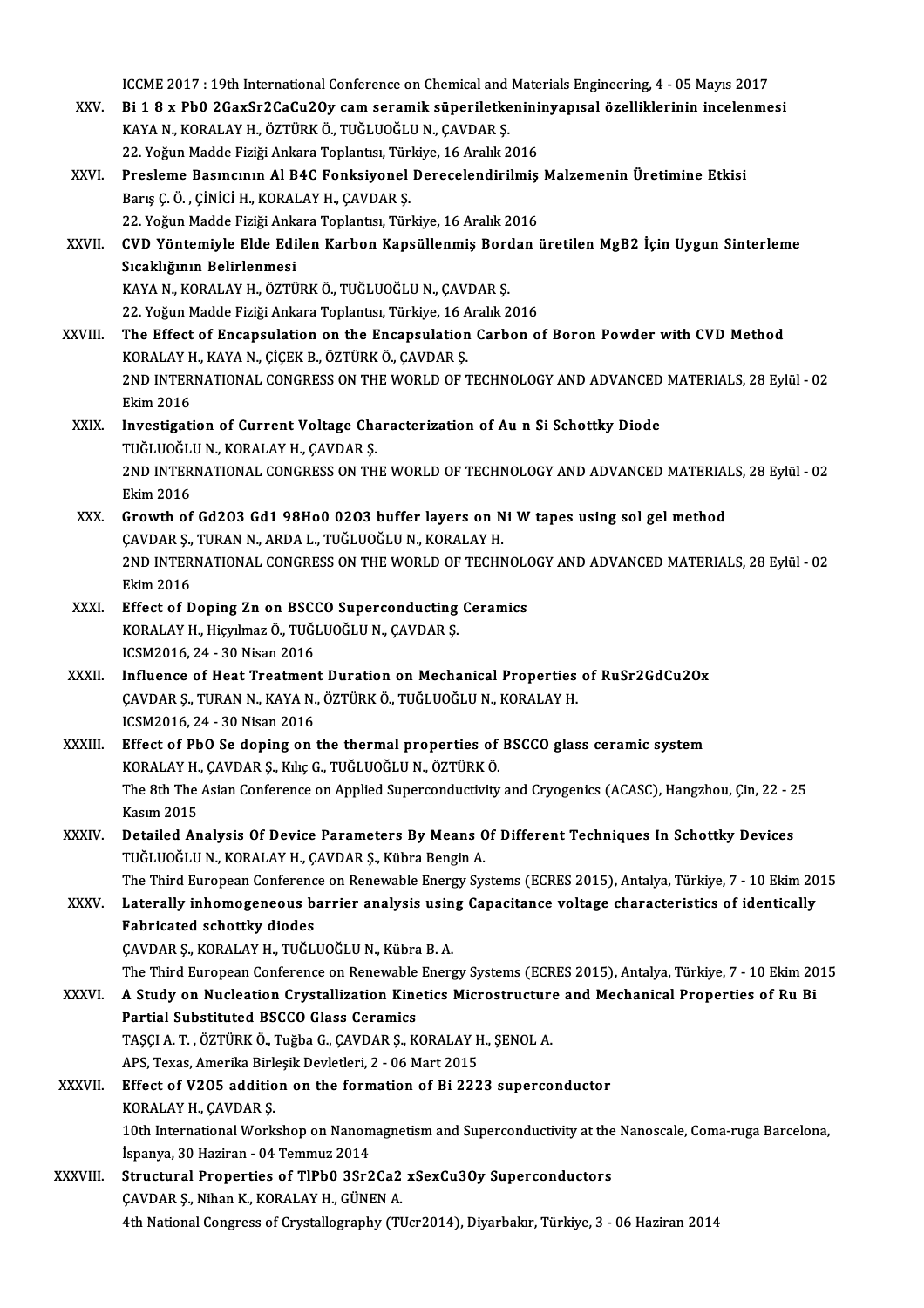| <b>XXXIX</b> | The Investigation of Microstructural Properties of Cu0 2Bi1 8Sr2Ca2Cu3 xZnx010 Ceramic Structure                                          |
|--------------|-------------------------------------------------------------------------------------------------------------------------------------------|
|              | KORALAY H., Hiçyılmaz Ö., GÜNEN A., ÇAVDAR Ş.                                                                                             |
|              | 4th National Congress of Crystallography (TUcr2014), Diyarbakır, Türkiye, 3 - 06 Haziran 2014                                             |
| XL.          | Structural Analysis for a Plastic Work Tool Steel and a Hot Work Tool Steel by XRD Method,<br>ATES H., ÇAVDAR Ş., ÇİNİCİ H.               |
|              | 4. Ulusal Kristallografi Toplantısı, 17-19 Mayıs 2014 Diyarbakır, Diyarbakır, Türkiye, 17 - 19 Mayıs 2014                                 |
| XLI.         | Investigation of mechanical properties of Ru base superconductors at different sintering time<br>ÇAVDAR Ş., Reza M., KORALAY H., Kılıç G. |
|              | 4th International Conference on Superconductivity and Magnetism- ICSM2014, 27 Nisan - 02 Mayıs 2014                                       |
| XLII.        | EFFECT OF Ru SUBSTITUTION ON THE MECHANICAL PROPERTIES OFBI1-xRuxPb0.2Sr2CaCu2O10 <sup>m</sup><br><b>GLASS-CERAMIC</b>                    |
|              | ÖZTÜRK Ö., Gökçen T., ÇAVDAR Ş., KORALAY H., AŞIKUZUN E.<br>ICSM2016, 27 Nisan - 02 Mayıs 2014                                            |
| XLIII.       | Effect Of Self And Dual Curing On Conversion Degree And Crosslink Density Of Dual Cure Core Build                                         |
|              | <b>Up Materials</b>                                                                                                                       |
|              | KARAKIŞ D., az Y. B., DOĞAN A., KORALAY H., ÇAVDAR Ş.                                                                                     |
|              | 19th Congress of the Balkan Stomatological Society-Bass., Belgrade, Sırbistan, 24 - 27 Nisan 2014                                         |
| XLIV.        | Effect of Zn Substitution on the Mechanical Properties of Cu0 2Bi1 8Sr2Ca2Cu3 xZnxO10 Glass<br>Ceramic                                    |
|              | KORALAY H., Öznur H., ÇAVDAR Ş.                                                                                                           |
|              | 7th Asian Conference on Applied Superconductivity and Cryogenics, Cappadocia, Türkiye, 23 - 25 Ekim 2013                                  |
| XLV.         | The doping effect of PbSe on Bi 2212 superconductor                                                                                       |
|              | ÇAVDAR Ş., KORALAY H., Neslihan A.                                                                                                        |
|              | 7th Asian Conference on Applied Superconductivity and Cryogenics, Cappadocia, Türkiye, 23 - 25 Ekim 2013                                  |
| XLVI.        | The Effect of Rutenium Substitution on the thermal properties of Bi 2212 glass ceramics                                                   |
|              | ÖZTÜRK Ö., Tuğba G., ÇAVDAR Ş., KORALAY H.                                                                                                |
|              | 7th Asian Conference on Applied Superconductivity and Cryogenics, Cappadocia, Türkiye, 23 - 25 Ekim 2013                                  |
| XLVII.       | Investigation of PbSe Doping Effect on Bi2Sr2CaCu2Oy Glass Ceramic Superconductor by Using non<br>isothermal Technique                    |
|              | CAVDAR S., KORALAY H., Tuğçe S T., GÜNEN A.                                                                                               |
|              | 2nd Central and Eastern European Conference on Thermal Analysis and Calorimetry, Vilniaus, Litvanya, 27 - 30                              |
|              | Ağustos 2013                                                                                                                              |
| XLVIII.      | Kinetics of Non Isothermal Crystallization of Cu0 5Bi1 5Sr2Ca2Cu3 xZnx010 y Superconductor                                                |
|              | KORALAY H., ÇAVDAR Ş., Öznur H., GÜNEN A.                                                                                                 |
|              | 2nd Central and Eastern European Conference on Thermal Analysis and Calorimetry, Vilniaus, Litvanya, 27 - 30<br>Ağustos 2013              |
| XLIX.        | Investigation of Carbon Multiwall Nano Tube doped TBCCO Superconductor                                                                    |
|              | ÇAVDAR Ş., KORALAY H., GÜNEN A.                                                                                                           |
|              | 3rd International Conference On Superconductivity And Magnetism - ICSM2012, İstanbul, Türkiye, 29 Nisan - 04<br><b>Mayıs 2012</b>         |
| L.           | The Vanadium Substitution Effects on Tl 2223 Superconducting Properties<br>ERBİLEN TANRIKULU E., ÇAVDAR Ş., KORALAY H., GÜNEN A.          |
|              | 3rd International Conference On Superconductivity And Magnetism - ICSM2012, İstanbul, Türkiye, 29 Nisan - 04<br><b>Mayıs 2012</b>         |
| LI.          | Effect of Se Substitution on Tl Pb Sr Ca Cu O Superconductor                                                                              |
|              | Nihan k., ÇAVDAR Ş., KORALAY H., GÜNEN A.                                                                                                 |
|              | 3rd International Conference On Superconductivity And Magnetism - ICSM2012, İstanbul, Türkiye, 29 Nisan - 04                              |
|              | <b>Mayıs 2012</b>                                                                                                                         |
| LII.         | Cam Seramik Yöntemi ile Hazırlanmış BSCCO 2223 Yapısında Cu Sn Kısmi Yerdeğiştirmesinin Mekanik                                           |
|              | Özellikler Üzerine Etkisinin Araştırılması                                                                                                |
|              | Ayten A., KORALAY H., ÇAVDAR Ş., GÜNEN A.                                                                                                 |
|              |                                                                                                                                           |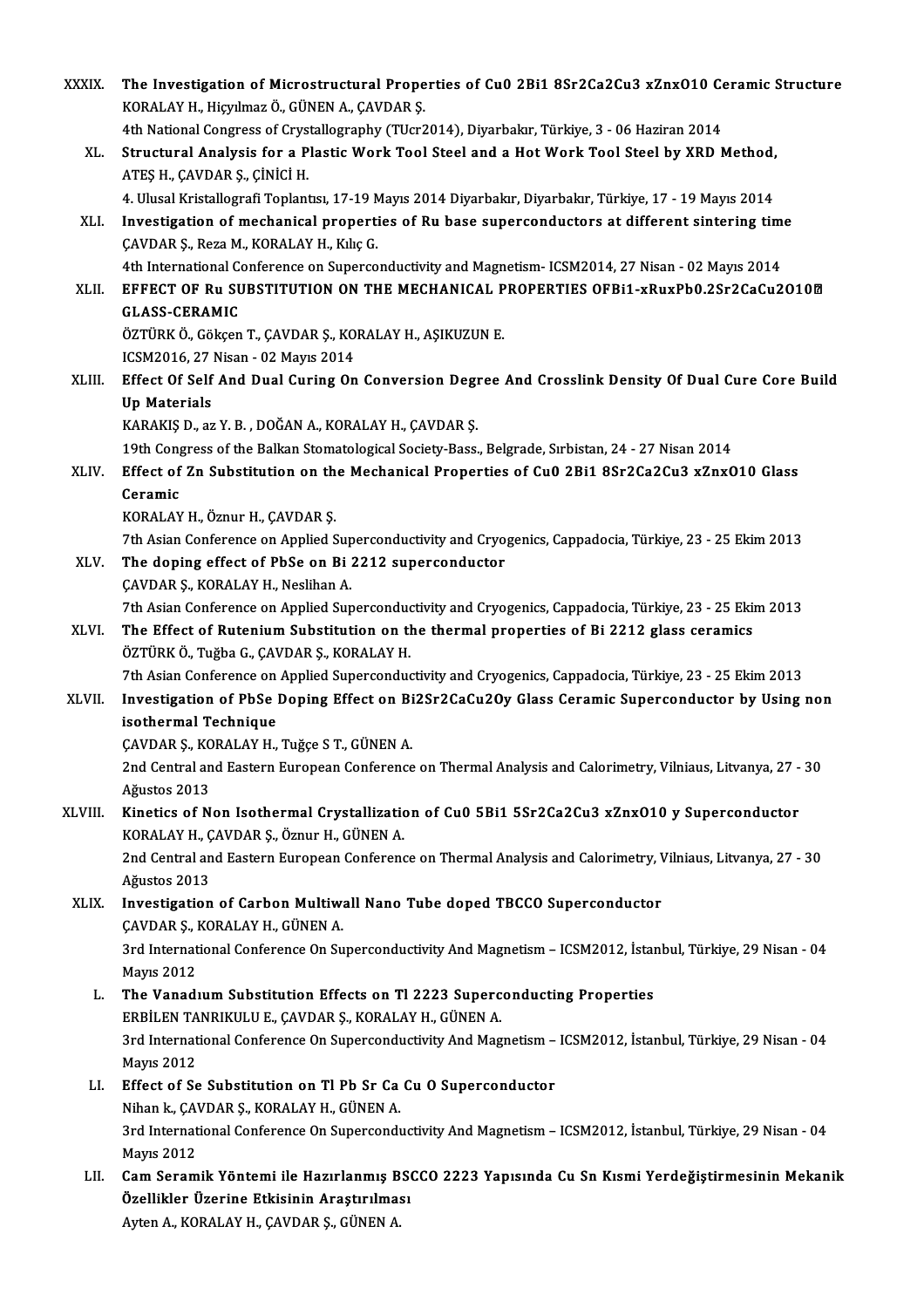Türk Fizik Derneği 28. Uluslar arası Fizik Kongresi, Bodrum, Türkiye, 6 - 09 Eylül 2011<br>TBCCO 2222 Yanısında Kalajiyum Vanadıyum Kısmi Yandağıstirmesinin Süneril

LIII. TBCCO 2223 Yapısında Kalsiyum Vanadyum Kısmi Yerdeğiştirmesinin Süperiletkenlik Özellikleri<br>Üzerindeki Etkisinin İncelenmesi Türk Fizik Derneği 28. Uluslar arası F<br>TBCCO 2223 Yapısında Kalsiyum<br>Üzerindeki Etkisinin İncelenmesi<br>EDRİLEN TANDIKULU E. CÜNEN A. C ERBİLEN TANRIKULU E., GÜNEN A., ÇAVDAR Ş., KORALAY H. Türk Fizik Derneği 28. Uluslar arası Fizik Kongresi, Bodrum, Türkiye, 6 - 09 Eylül 2011 ERBİLEN TANRIKULU E., GÜNEN A., ÇAVDAR Ş., KORALAY H.<br>Türk Fizik Derneği 28. Uluslar arası Fizik Kongresi, Bodrum, Türkiye, 6 - 09 Eylül 2011<br>LIV. BSCCO 2223 yapısında Bakır Kobalt Kısmi Yerdeğiştirmesinin Mekanik Özel Öznur D., KORALAY H., ÇAVDAR Ş., GÜNEN A.<br>Türk Fizik Derneği 28. Uluslar arası Fizik Kongresi, Bodrum, Türkiye, 6 - 09 Eylül 2011 BSCCO 2223 yapısında Bakır Kobalt Kısmi Yerdeğiştirmesinin Mekanik Özellil<br>Öznur D., KORALAY H., ÇAVDAR Ş., GÜNEN A.<br>Türk Fizik Derneği 28. Uluslar arası Fizik Kongresi, Bodrum, Türkiye, 6 - 09 Eylül 2011<br>Cuû 2Bi1 8Sr2C22C Öznur D., KORALAY H., ÇAVDAR Ş., GÜNEN A.<br>Türk Fizik Derneği 28. Uluslar arası Fizik Kongresi, Bodrum, Türkiye, 6 - 09 Eylül 2011<br>LV. Cu0 2Bi1 8Sr2Ca2Cu3 xZnxO10 Cam Seramik Malzemesinin Mekanik Özelliklerinin Araştırı Türk Fizik Derneği 28. Uluslar arası Fizik Kon<br>Cu0 2Bi1 8Sr2Ca2Cu3 xZnx010 Cam Ser<br>Öznur H., KORALAY H., ÇAVDAR Ş., GÜNEN A.<br>Türk Fizik Derneği 29. Uluslar arası Fizik Kon Cu0 2Bi1 8Sr2Ca2Cu3 xZnx010 Cam Seramik Malzemesinin Mekanik Özellikle<br>Öznur H., KORALAY H., ÇAVDAR Ş., GÜNEN A.<br>Türk Fizik Derneği 28. Uluslar arası Fizik Kongresi, Bodrum, Türkiye, 6 - 09 Eylül 2011<br>Tl Sr Ce Gu O TSCCO Y Öznur H., KORALAY H., ÇAVDAR Ş., GÜNEN A.<br>Türk Fizik Derneği 28. Uluslar arası Fizik Kongresi, Bodrum, Türkiye, 6 - I<br>LVI. Tl Sr Ca Cu O TSCCO Yapısında Selenyum Katkısının İncelenmesi<br>Nihan K., Ayten A., KORALAY H., Ç Türk Fizik Derneği 28. Uluslar arası Fizik Kongresi, Bodrum, Türkiye, 6 - 09 Eylül 2011 5th National Superconductivity Symposium İYTE, İzmir, Türkiye, 3 - 06 Temmuz 2011 Nihan K., Ayten A., KORALAY H., ÇAVDAR Ş., GÜNEN A.<br>5th National Superconductivity Symposium İYTE, İzmir, Türkiye, 3 - 06 Temmuz 20<br>LVII. Bi1 75Pb0 25Sr2Ca2Cu2 8Sn0 2010 Süperiletken Yapısının İncelenmesi Ayten A., KORALAY H., ÇAVDAR Ş., GÜNEN A.<br>5th National Superconductivity Symposium İYTE, İzmir, Türkiye, 3 - 06 Temmuz 2011 Bi1 75Pb0 25Sr2Ca2Cu2 8Sn0 2010 Süperiletken Yapısının İncelenmesi<br>Ayten A., KORALAY H., ÇAVDAR Ş., GÜNEN A.<br>5th National Superconductivity Symposium İYTE, İzmir, Türkiye, 3 - 06 Temmuz 2011<br>Pi1 APb0 3Sr2Co2Cu2 85Co0 15010 LVIII. Bi1 9Pb0 3Sr2Ca2Cu2 85Co0 15010 Cam Seramik Yapısının Termal Özelliklerinin İncelenmesi Öznur D., KORALAY H., ÇAVDAR Ş., GÜNEN A. Bi1 9Pb0 3Sr2Ca2Cu2 85Co0 15010 Cam Seramik Yapısının Termal Özellikle<br>Öznur D., KORALAY H., ÇAVDAR Ş., GÜNEN A.<br>5th National Superconductivity Symposium İYTE, İzmir, Türkiye, 3 - 06 Temmuz 2011<br>Pi1 75Pb0 25Sr2Co2Cu2010 Ma Öznur D., KORALAY H., ÇAVDAR Ş., GÜNEN A.<br>5th National Superconductivity Symposium İYTE, İzmir, Türkiye, 3 - 06 Temmuz 2011<br>LIX. Bi1 75Pb0 25Sr2Ca2Cu3O10 Malzemesinin Termal Özelliklerinin İncelenmesi 5th National Superconductivity Symposium İYTE, İzmir<br>Bi1 75Pb0 25Sr2Ca2Cu3O10 Malzemesinin Tern<br>Ayten A., Nihan K., KORALAY H., ÇAVDAR Ş., GÜNEN A.<br>Türk Firik Derneği 27 Hluslar arası Firik Kongresi, İsta Bi1 75Pb0 25Sr2Ca2Cu3010 Malzemesinin Termal Özelliklerinin İncelenmesi<br>Ayten A., Nihan K., KORALAY H., ÇAVDAR Ş., GÜNEN A.<br>Türk Fizik Derneği 27. Uluslar arası Fizik Kongresi, İstanbul, Türkiye, 7 - 10 Eylül 2010<br>T11 9Pb0 Ayten A., Nihan K., KORALAY H., ÇAVDAR Ş., GÜNEN A.<br>Türk Fizik Derneği 27. Uluslar arası Fizik Kongresi, İstanbul, Türkiye, 7 - 10 E<br>LX. Tl1 8Pb0 3Sr2Ca1 8Se0 2Cu3Oy Süperiletkeninin Karakterizasyonu<br>Nihan K., ÇAVDAR Ş Türk Fizik Derneği 27. Uluslar arası Fizik Kongresi, İsta**tl**<br>T11 8Pb0 3Sr2Ca1 8Se0 2Cu3Oy Süperiletkenini<br>Nihan K., ÇAVDAR Ş., Ayten A., KORALAY H., GÜNEN A.<br>Türk Firik Derneği 27. Uluslar arası Firik Kongresi, İsta Tl1 8Pb0 3Sr2Ca1 8Se0 2Cu3Oy Süperiletkeninin Karakterizasyonu<br>Nihan K., ÇAVDAR Ş., Ayten A., KORALAY H., GÜNEN A.<br>Türk Fizik Derneği 27. Uluslar arası Fizik Kongresi, İstanbul, Türkiye, 7 - 10 Eylül 2010<br>Pi1 EPb0 ESr2C01 LXI. Bi1 5Pb0 5Sr2Ca1 8V0 2Cu3Ox Cam Seramik Malzemesinin Termal Özelliklerinin İncelenmesi<br>Öznur H., KORALAY H., CAVDAR Ş., GÜNEN A. Türk Fizik Derneği 27. Uluslar arası Fizik Kon<br>Bi1 5Pb0 5Sr2Ca1 8V0 2Cu3Ox Cam Ser<br>Öznur H., KORALAY H., ÇAVDAR Ş., GÜNEN A.<br>Türk Fizik Derneği 27. Uluslar arası Fizik Kon Bi1 5Pb0 5Sr2Ca1 8V0 2Cu3Ox Cam Seramik Malzemesinin Termal Özellikler<br>Öznur H., KORALAY H., ÇAVDAR Ş., GÜNEN A.<br>Türk Fizik Derneği 27. Uluslar arası Fizik Kongresi, İstanbul, Türkiye, 7 - 10 Eylül 2010<br>Frequency Dependent LXII. Frequency Dependent Dielectric Characteristics of Bi1 7V0 3Sr2Ca2Cu3O10 Glass Ceramic GÜNEN A., KORALAY H., CAVDAR S. Türk Fizik Derneği 27. Uluslar arası<br>Frequency Dependent Dielectri<br>GÜNEN A., KORALAY H., ÇAVDAR Ş.<br>Fizika 2010, Bakı: Azərbəycan 201 Frequency Dependent Dielectric Characteristics of Bi1<br>GÜNEN A., KORALAY H., ÇAVDAR Ş.<br>Fizika 2010, Baku, Azerbaycan, 30 Haziran - 02 Temmuz 2010<br>A Naw Gatelyst te Synthesize Carbon Nanosubares at L GÜNEN A., KORALAY H., ÇAVDAR Ş.<br>Fizika 2010, Baku, Azerbaycan, 30 Haziran - 02 Temmuz 2010<br>LXIII. A New Catalyst to Synthesize Carbon Nanospheres at Low Temperature Fizika 2010, Baku, Azerbaycan, 30 Haziran - 02<br>**A New Catalyst to Synthesize Carbon Nan**<br>ÇAVDAR Ş., KORALAY H., GÜNEN A., HAydar D.<br>Fizika 2010, Baku, Azerbaysan, 30 Haziran, 92 A New Catalyst to Synthesize Carbon Nanospheres at Le CAVDAR \$., KORALAY H., GÜNEN A., HAydar D.<br>Fizika 2010, Baku, Azerbaycan, 29 Haziran - 02 Temmuz 2010<br>Kinetiss of Cavatallization of Amernhous Bi1 EV0 ESn20 CAVDAR Ş., KORALAY H., GÜNEN A., HAydar D.<br>Fizika 2010, Baku, Azerbaycan, 29 Haziran - 02 Temmuz 2010<br>LXIV. Kinetics of Crystallization of Amorphous Bi1 5V0 5Sr2Ca2Cu3Ox Glass<br>KORALAY H., CAVDAR Ş., GÜNEN A. Fizika 2010, Baku, Azerbaycan, 29 Haziran - 02 Temmuz 2010 Fizika 2010, Baku, Azerbaycan, 30 Haziran - 02 Temmuz 2010 KORALAY H., ÇAVDAR Ş., GÜNEN A.<br>Fizika 2010, Baku, Azerbaycan, 30 Haziran - 02 Temmuz 2010<br>LXV. Irradiation Effects on Crystallization Kinetics of Bi1 7V0 3Sr2Ca2Cu3Ox Glass Ceramic<br>KORALAY H. CAVDAR S. CÜNEN A Fizika 2010, Baku, Azerbaycan, 30 F<br>Irradiation Effects on Crystalliz<br>KORALAY H., ÇAVDAR Ş., GÜNEN A.<br>Fizika 2009, Baku, Azərbaycan 9, 1 Irradiation Effects on Crystallization Kineti<br>KORALAY H., ÇAVDAR Ş., GÜNEN A.<br>Fizika 2009, Baku, Azerbaycan, 9 - 11 Mart 2010<br>The Effect of Comma Irradiation on Crystall KORALAY H., ÇAVDAR Ş., GÜNEN A.<br>Fizika 2009, Baku, Azerbaycan, 9 - 11 Mart 2010<br>LXVI. The Effect of Gamma Irradiation on Crystallization Kinetics and Microstructure of Fizika 2009, Baku, Azerbaycan, 9 - 11 Mart 2010<br>The Effect of Gamma Irradiation on Crystal<br>Bi1.7V0.3Sr2Ca2Cu3Ox Glass-Ceramic<br>KORALAY H., CAVDAR S., GÜNEN A. The Effect of Gamma Irradiation<br>Bi1.7V0.3Sr2Ca2Cu3Ox Glass-C<br>KORALAY H., ÇAVDAR Ş., GÜNEN A.<br>7. International Conference Nuclear 7. International Conference Nuclear and Radiation Physic (ICNRP 09), 8 - 11 Eylül 2009 LXVII. 60Co gamma radiation effect on Tl2Ba2Ca2Cu3Ox superconductor 7. International Conference Nuclear<br>60Co gamma radiation effect or<br>ÇAVDAR Ş., KORALAY H., GÜNEN A.<br>7. International Conference Nuclear 60Co gamma radiation effect on Tl2Ba2Ca2Cu3Ox superconductor<br>ÇAVDAR Ş., KORALAY H., GÜNEN A.<br>7. International Conference Nuclear and Radiation Physic (ICNRP 09), Almaata, Kazakistan, 8 - 10 Eylül 2009<br>Synthesis Of Gde Nano CAVDAR S., KORALAY H., GÜNEN A<br>7. International Conference Nuclea<br>LXVIII. Synthesis Of Cds Nanoparticle 7. International Conference Nuclear and Radiation Physic (ICNRP 09), Alm<br>Synthesis Of Cds Nanoparticle<br>ERBİLEN TANRIKULU E., GÜNEN A., Dişbudak H., ÇAVDAR Ş., KORALAY H.<br>Türk Firik Derneği 25. Hluslar Arası Firik Kongresi, Synthesis Of Cds Nanoparticle<br>FRBİLEN TANRIKULU E., GÜNEN A., Dişbudak H., ÇAVDAR Ş., KORALAY H.<br>Türk Fizik Derneği 25. Uluslar Arası Fizik Kongresi, Bodrum, Türkiye, 25 - 29 Eylül 2008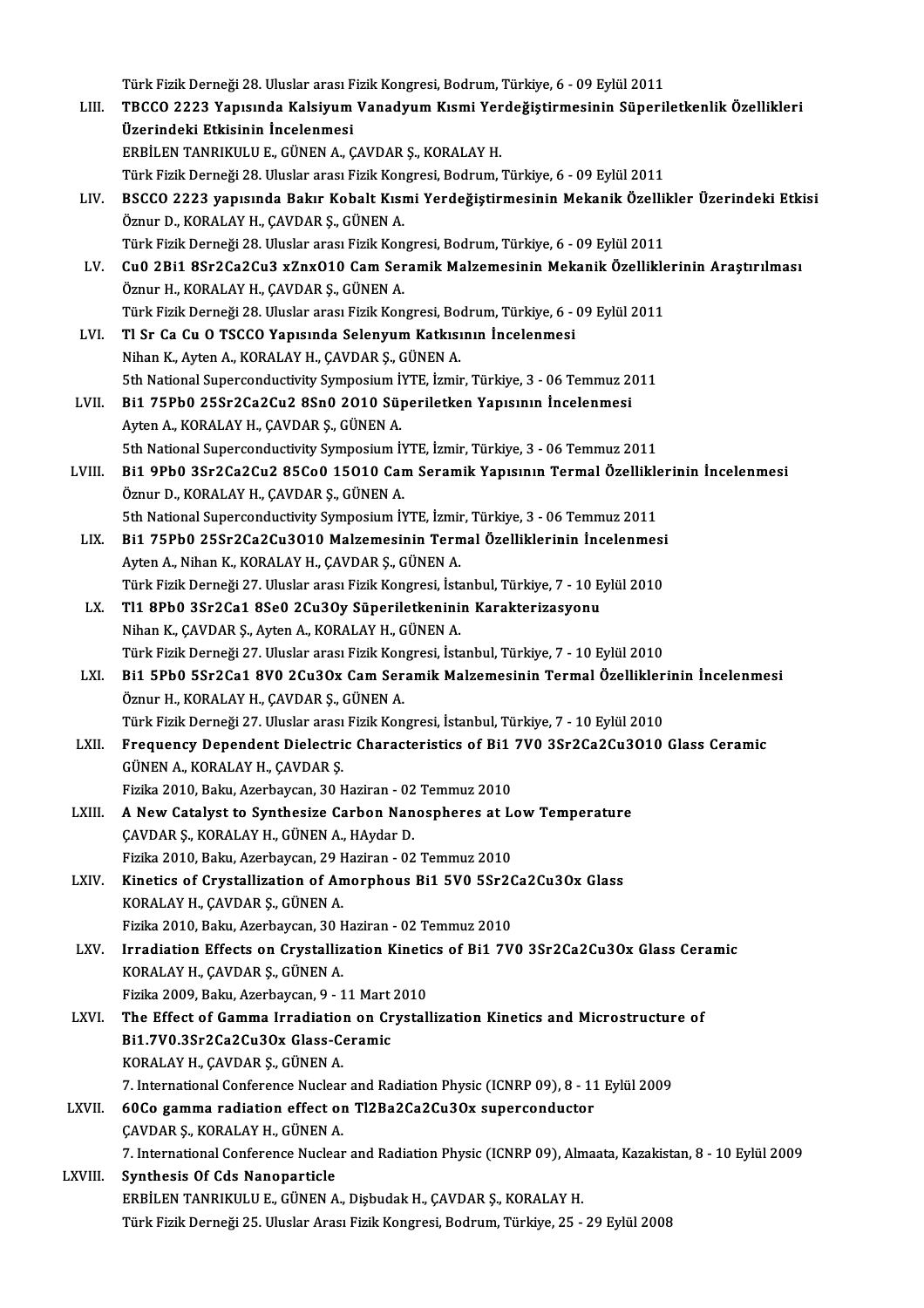| LXIX.         | Preparation of Carbon Nanospheres by an Autoclave Type Reactor                                                                       |
|---------------|--------------------------------------------------------------------------------------------------------------------------------------|
|               | GÜNEN A., ÇAVDAR Ş., KORALAY H., Haydar D., Ünal S., Beyza S.                                                                        |
|               | Türk Fizik Derneği 24. Uluslararası Fizik Kongresi, Malatya, Türkiye, 28 - 31 Ağustos 2007                                           |
| LXX.          | Thermal And Phase Characterization Of Bi2 xVxSr2Ca2Cu3Ox Superconductor                                                              |
|               | KORALAY H., ÇAVDAR Ş., GÜNEN A.                                                                                                      |
|               | Türk Fizik Derneği 23.Uluslararası Fizik Kongresi, Muğla, Türkiye, 13 - 16 Ekim 2005                                                 |
| <b>LXXI</b>   | The Effect Of The Annealing And Cooling Temperature For Phase Transformation TiNi Shape                                              |
|               | <b>Memory Alloys</b>                                                                                                                 |
|               | Neslihan G., Elif Ç., İrfan A., ÇAVDAR Ş., KORALAY H.                                                                                |
|               | Türk Fizik Derneği 23. Uluslararası Fizik Kongresi, Muğla, Türkiye, 13 - 16 Ekim 2005                                                |
| <b>LXXII</b>  | Thermal Transitions And Structure Properties Of Cu 11 Al 3 82 Ni Shape Memory Alloys                                                 |
|               | Elif Ç., Neslihan G., İrfan A., KORALAY H., ÇAVDAR Ş.                                                                                |
|               | Türk Fizik Derneği 23. Uluslararası Fizik Kongresi, Muğla, Türkiye, 13 - 16 Ekim 2005                                                |
| LXXIII.       | Dynamical finite size scaling function of the four dimensional Ising model for Creutz algorithm                                      |
|               | MERDAN Z., GÜNEN A., ÇAVDAR Ş.                                                                                                       |
|               | 12. Uluslar Arası İstatistik Fizik Günleri, 30 Haziran - 02 Temmuz 2005                                                              |
| <b>LXXIV</b>  | Tl 2223 Süperiletkeninin Yapısal Elektriksel ve Mağnetik Özelliklerine B203 Katkılama Etkisi                                         |
|               | ÇAVDAR Ş., KORALAY H., Aksu E., GÜNEN A., Nizami G.                                                                                  |
|               | Türk Fizik Dernegi 22. Fizik Kongresi konferansı, Bodrum, Türkiye, 14 - 17 Eylül 2004                                                |
| LXXV.         | Tl2Ba2Ca2Cu3Ox Süperiletkenine gamma Radyasyon Etkisi                                                                                |
|               | ÇAVDAR Ş., Aksu E., KORALAY H., ÖZKAN H., ERCAN İ., Nizami G.                                                                        |
|               | Türk Fizik Dernegi 22. Fizik Kongresi Bodrum, Bodrum, Türkiye, 14 - 17 Eylül 2004                                                    |
| LXXVI.        | Tl 2223 Süperiletken Yapının Sıcaklıkla Değişimi                                                                                     |
|               | KORALAY H., ÇAVDAR Ş., Aksu E., GÜNEN A., ÖZKAN H., Nizami G.                                                                        |
|               | Türk Fizik Dernegi 22. Fizik Kongresi konferansı, Bodrum, Türkiye, 14 - 17 Eylül 2004                                                |
| <b>LXXVII</b> | Bi1 7V0 3Sr2Ca2Cu3O10 x Cam Seramik Süperiletkeninin Sentezlenmesi ve Karakterizasyonu                                               |
|               | KORALAY H., ÇAVDAR Ş., Aksu E., ERCAN İ., Nurcan A.                                                                                  |
|               | 21. Fizik Kongresi (TFD21), Isparta, Türkiye, 11 - 14 Eylül 2002                                                                     |
| LXXVIII.      | Effect of B203 Doping on the Properties of TI Based Superconductors<br>ÖZKAN H., Nizami G., ÇAVDAR Ş., KORALAY H., Aksu E., ERCAN İ. |
|               | Applied Superconductivity Conference, ASC-2002, Houston, Amerika Birleşik Devletleri, 4 - 09 Ağustos 2002                            |
| LXXIX.        | TIBaCaCuO 2223 Süperiletkenine B203 Katkılama Etkileri                                                                               |
|               | ÇAVDAR Ş., Aksu E., KORALAY H., ÖZKAN H., ERCAN İ., Nizami G.                                                                        |
|               | Ulusal Yüksek Sıcaklık Süperiletkenler Sempozyumu, Malatya, Türkiye, 9 - 11 Temmuz 2002                                              |
| <b>LXXX</b>   | Tl Tabanlı Süperiletkenlere Bor Katkılama ve Işınlama Etkisi                                                                         |
|               | Tarek K., ÖZKAN H., TURAN R., Nizami G., ERCAN İ., ÇAVDAR Ş., Aksu E., KORALAY H.                                                    |
|               | Türk Fizik Derneği 19. Fizik Kongresi, Elazığ, Türkiye, 26 - 29 Eylül 2000                                                           |
|               |                                                                                                                                      |

### Desteklenen Projeler

Desteklenen Projeler<br>ÇAVDAR Ş., Yükseköğretim Kurumları Destekli Proje, Bi1,8-xPb0,2GaxSr2CaCu2Oy Cam Seramik Sisteminin Yapısal ve<br>Flaktriksel Özelliklerinin İnselenmesi, 2016, ...2019 Elektrikselözel i 1993<br>CAVDAR Ş., Yükseköğretim Kurumları Destekli Pro<br>Elektriksel Özelliklerinin İncelenmesi, 2016 - 2019<br>CAVDAR S. Vülreköğretim Kurumları Destekli Pro ÇAVDAR Ş., Yükseköğretim Kurumları Destekli Proje, Bi1,8-xPb0,2GaxSr2CaCu2Oy Cam Seramik Sisteminin Yapısa<br>Elektriksel Özelliklerinin İncelenmesi, 2016 - 2019<br>ÇAVDAR Ş., Yükseköğretim Kurumları Destekli Proje, RuSr2GdCu2Ox

Elektriksel Özelliklerinin İncelenmesi, 2014<br>ÇAVDAR Ş., Yükseköğretim Kurumları I<br>Özelliklerinin incelenmesi, 2015 - 2017<br>CAVDAR S. Yükseköğretim Kurumları E ÇAVDAR Ş., Yükseköğretim Kurumları Destekli Proje, RuSr2GdCu2Ox Süperiletken yapının mekanik ve dielektrik<br>özelliklerinin incelenmesi, 2015 - 2017<br>ÇAVDAR Ş., Yükseköğretim Kurumları Destekli Proje, Tl1,8Pb0,3Sr2Ca2-xSexCu

özelliklerinin incelenmesi, 2015 - 2017<br>ÇAVDAR Ş., Yükseköğretim Kurumları Destekli Proje, Tl1,8Pb0,3Sr2Ca2-xSexCu3O? FARKLI ORANLARDA SELENYUM<br>KATKISI YAPILMIŞ TALYUM TABANLI YÜKSEK SICAKLIK SÜPERİLETKENLERİN YAPISAL, Fİ ÇAVDAR Ş., Yükseköğretim Kurumları Destekli Proje, Tl1,8Pb0,3Sr2Ca2-xSexCu3O? FARKLI ORANLARDA SELENYUM KATKISI YAPILMIŞ TALYUM TABANLI YÜKSEK SICAKLIK SÜPERİLETKENLERİN YAPISAL, FİZİKSEL VE ELEKTRİK<br>ÖZELLİKLERİNİN İNCELENMESİ, 2011 - 2013<br>ÇAVDAR Ş., Yükseköğretim Kurumları Destekli Proje, Bi2Sr2Ca2Cu3O? Süperiletken sistem

ÖZELLİKLERİNİN İNCELENMESİ, 2011 - 2013<br>ÇAVDAR Ş., Yükseköğretim Kurumları Destekli Proje, Bi2Sr2Ca2Cu3O? Süperiletken sisteminin Termal, Yap<br>elektriksel özelliklerinde kurşunselenid, kurşun ve selenyum katkısının etkisini ÇAVDAR Ş., Yükseköğretim Kurumları Destekli Proje, Bi2Sr2Ca2Cu3O? Süperiletken sisteminin Termal, Yapısal ve<br>elektriksel özelliklerinde kurşunselenid, kurşun ve selenyum katkısının etkisinin incelenmesi, 2011 - 2013<br>ÇAVDAR